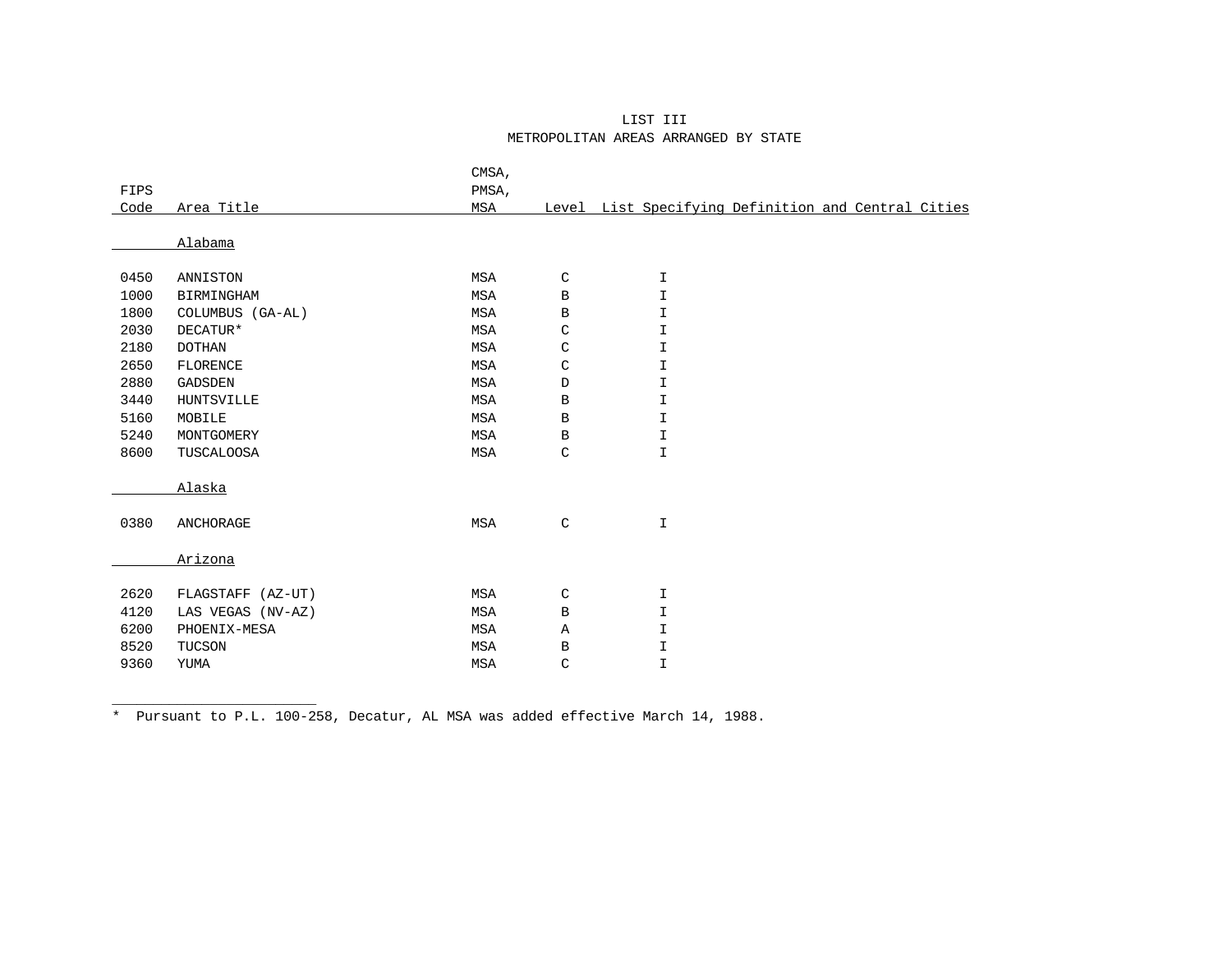| FIPS   |                                        | CMSA,<br>PMSA, |             |   |              |      |                                                     |
|--------|----------------------------------------|----------------|-------------|---|--------------|------|-----------------------------------------------------|
| Code   | Area Title                             | MSA            |             |   |              |      | Level List Specifying Definition and Central Cities |
|        | Arkansas                               |                |             |   |              |      |                                                     |
| 2580   | FAYETTEVILLE-SPRINGDALE-ROGERS         | MSA            | C           |   | I            |      |                                                     |
| 2720   | FORT SMITH (AR-OK)                     | MSA            | C           |   | $\mathbb{I}$ |      |                                                     |
| 4400   | LITTLE ROCK-NORTH LITTLE ROCK          | MSA            | B           |   | I            |      |                                                     |
| 4920   | MEMPHIS (TN-AR-MS)                     | MSA            | Α           |   | $\mathbf I$  |      |                                                     |
| 6240   | PINE BLUFF                             | MSA            | D           |   | $\mathbf I$  |      |                                                     |
| 8360   | TEXARKANA (TX)-TEXARKANA (AR)          | MSA            | C           |   | $\mathbf I$  |      |                                                     |
|        | California                             |                |             |   |              |      |                                                     |
| (0360) | (ANAHEIM-SANTA ANA)                    |                |             |   | II           |      | (49 Los Angeles-Riverside-Orange County CMSA)       |
| 0680   | <b>BAKERSFIELD</b>                     |                | MSA         | В | I.           |      |                                                     |
| 1620   | CHICO-PARADISE                         |                | MSA         | C | I            |      |                                                     |
| 2840   | <b>FRESNO</b>                          |                | MSA         | B | I.           |      |                                                     |
| 49     | LOS ANGELES-RIVERSIDE-ORANGE COUNTY    |                | CMSA        |   | II           |      |                                                     |
| 4480   | LOS ANGELES-LONG BEACH                 |                | PMSA        | Α | II           | (49  | Los Angeles-Riverside-Orange County CMSA)           |
| 4940   | <b>MERCED</b>                          |                | <b>MSA</b>  | C | $\mathbf{I}$ |      |                                                     |
| 5170   | MODESTO                                |                | MSA         | В | I.           |      |                                                     |
| 5775   | OAKLAND                                |                | PMSA        | Α | II           |      | (84 San Francisco-Oakland-San Jose CMSA)            |
| 5945   | ORANGE COUNTY                          |                | <b>PMSA</b> | Α | II           |      | (49 Los Angeles-Riverside-Orange County CMSA)       |
| (6000) | (OXNARD-VENTURA)                       |                |             |   | IΙ           | (49  | Los Angeles-Riverside-Orange County CMSA)           |
| 6690   | <b>REDDING</b>                         |                | MSA         | C | $\mathbb{I}$ |      |                                                     |
| 6780   | RIVERSIDE-SAN BERNARDINO               |                | <b>PMSA</b> | Α | II           | (49  | Los Angeles-Riverside-Orange County CMSA)           |
| 82     | SACRAMENTO-YOLO                        |                | <b>CMSA</b> |   | II           |      |                                                     |
| 6920   | SACRAMENTO                             |                | PMSA        | Α | II           | (82) | Sacramento-Yolo CMSA)                               |
| 7120   | SALINAS                                |                | MSA         | B | I.           |      |                                                     |
| 7320   | SAN DIEGO                              |                | MSA         | Α | I            |      |                                                     |
| 84     | SAN FRANCISCO-OAKLAND-SAN JOSE         |                | <b>CMSA</b> |   | II           |      |                                                     |
| 7360   | SAN FRANCISCO                          |                | PMSA        | Α | IΙ           | 684) | San Francisco-Oakland-San Jose CMSA)                |
| 7400   | SAN JOSE                               |                | PMSA        | Α | II           |      | (84 San Francisco-Oakland-San Jose CMSA)            |
| 7460   | SAN LUIS OBISPO-ATASCADERO-PASO ROBLES |                | MSA         | C | $\mathbf I$  |      |                                                     |
| 7480   | SANTA BARBARA-SANTA MARIA-LOMPOC       |                | MSA         | B | $\mathbf{I}$ |      |                                                     |
| 7485   | SANTA CRUZ-WATSONVILLE                 |                | PMSA        | C | II           | 684) | San Francisco-Oakland-San Jose CMSA)                |
| 7500   | SANTA ROSA                             |                | PMSA        | B | II.          |      | (84 San Francisco-Oakland-San Jose CMSA)            |
| 8120   | STOCKTON-LODI                          |                | MSA         | B | $\mathbf I$  |      |                                                     |
| 8720   | VALLEJO-FAIRFIELD-NAPA                 |                | PMSA        | R | II           | (84  | San Francisco-Oakland-San Jose CMSA)                |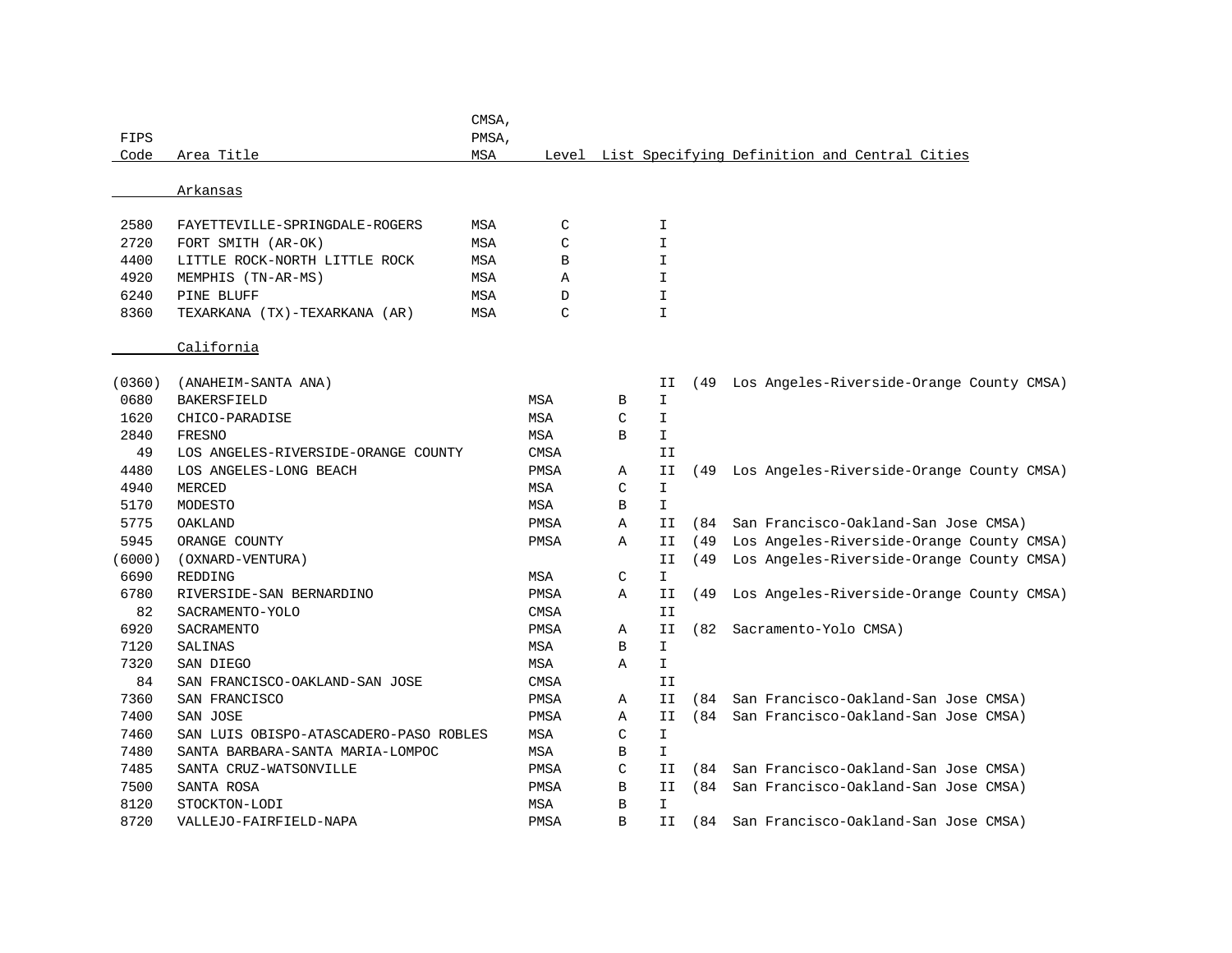|        |                                                               | CMSA,      |             |               |               |        |                                                     |
|--------|---------------------------------------------------------------|------------|-------------|---------------|---------------|--------|-----------------------------------------------------|
| FIPS   |                                                               | PMSA,      |             |               |               |        |                                                     |
| Code   | Area Title                                                    | <b>MSA</b> |             |               |               |        | Level List Specifying Definition and Central Cities |
|        |                                                               |            |             |               |               |        |                                                     |
| 8735   | <b>VENTURA</b>                                                |            | PMSA        | B             | IΙ            | (49    | Los Angeles-Riverside-Orange County CMSA)           |
| 8780   | VISALIA-TULARE-PORTERVILLE                                    |            | <b>MSA</b>  | $\mathbf B$   | $\mathbf{I}$  |        |                                                     |
| 9270   | YOLO                                                          |            | PMSA        | C             | II            | (82    | Sacramento-Yolo CMSA)                               |
| 9340   | YUBA CITY                                                     |            | <b>MSA</b>  | $\mathcal{C}$ | $\mathbb T$   |        |                                                     |
|        |                                                               |            |             |               |               |        |                                                     |
|        | Colorado                                                      |            |             |               |               |        |                                                     |
|        |                                                               |            |             |               |               |        |                                                     |
| 1125   | BOULDER-LONGMONT                                              |            | <b>PMSA</b> | C             | II            |        | (34 Denver-Boulder-Greeley CMSA)                    |
| 1720   | COLORADO SPRINGS                                              |            | MSA         | B             | $\mathbf I$   |        |                                                     |
| 34     | DENVER-BOULDER-GREELEY                                        |            | <b>CMSA</b> |               | II            |        |                                                     |
| 2080   | <b>DENVER</b>                                                 |            | PMSA        | Α             | II            |        | (34 Denver-Boulder-Greeley CMSA)                    |
| 2670   | FORT COLLINS-LOVELAND                                         |            | MSA         | C             | $\mathbf I$   |        |                                                     |
|        |                                                               |            |             |               |               |        |                                                     |
| 2995   | GRAND JUNCTION                                                |            | MSA         | D             | I             |        |                                                     |
| 3060   | <b>GREELEY</b>                                                |            | <b>PMSA</b> | C             | II            |        | (34 Denver-Boulder-Greeley CMSA)                    |
| 6560   | PUEBLO                                                        |            | MSA         | C             | $\mathbf{I}$  |        |                                                     |
|        |                                                               |            |             |               |               |        |                                                     |
|        | Connecticut                                                   |            |             |               |               |        |                                                     |
|        |                                                               |            |             |               |               |        |                                                     |
| 07     | BOSTON-WORCESTER-LAWRENCE (MA-NH-ME-CT)                       |            | <b>CMSA</b> |               | II            |        |                                                     |
| 1160   | BRIDGEPORT                                                    |            | PMSA        | B             | II            | (70    | New York-Northern New Jersey-Long Island CMSA)      |
| (1170) | (BRISTOL)                                                     |            |             |               | I.            |        | (3280 Hartford MSA)                                 |
| 1930   | <b>DANBURY</b>                                                |            | <b>PMSA</b> | C             | II            |        | (70 New York-Northern New Jersey-Long Island CMSA)  |
| 3280   | <b>HARTFORD</b>                                               |            | MSA         | Α             | I             |        |                                                     |
| (5020) | (MIDDLETOWN)                                                  |            |             |               | I.            | (3280  | Hartford MSA)                                       |
| (5440) | (NEW BRITAIN)                                                 |            |             |               | $\mathbf I$   | (3280) | Hartford MSA)                                       |
| 5480   | NEW HAVEN-MERIDEN                                             |            | <b>PMSA</b> | B             | II            |        | (70 New York-Northern New Jersey-Long Island CMSA)  |
| 5520   | NEW LONDON-NORWICH (CT-RI)                                    |            | <b>MSA</b>  | B             | $\mathbbm{I}$ |        |                                                     |
| 70     | NEW YORK-NORTHERN NEW JERSEY-LONG ISLAND (NY-NJ-CT-PA)CMSA II |            |             |               |               |        |                                                     |
| (5760) | (NORWALK)                                                     |            |             |               | II.           |        | (70 New York-Northern New Jersey-Long Island CMSA)  |
| 8040   | STAMFORD-NORWALK                                              |            | PMSA        | B             | IΙ            |        | (70 New York-Northern New Jersey-Long Island CMSA)  |
| 8880   | WATERBURY                                                     |            | PMSA        | C             | II            | (70    | New York-Northern New Jersey-Long Island CMSA)      |
| 9240   | WORCESTER (MA-CT)                                             |            | PMSA        | $\mathbf B$   | II            | (07)   | Boston-Worcester-Lawrence CMSA)                     |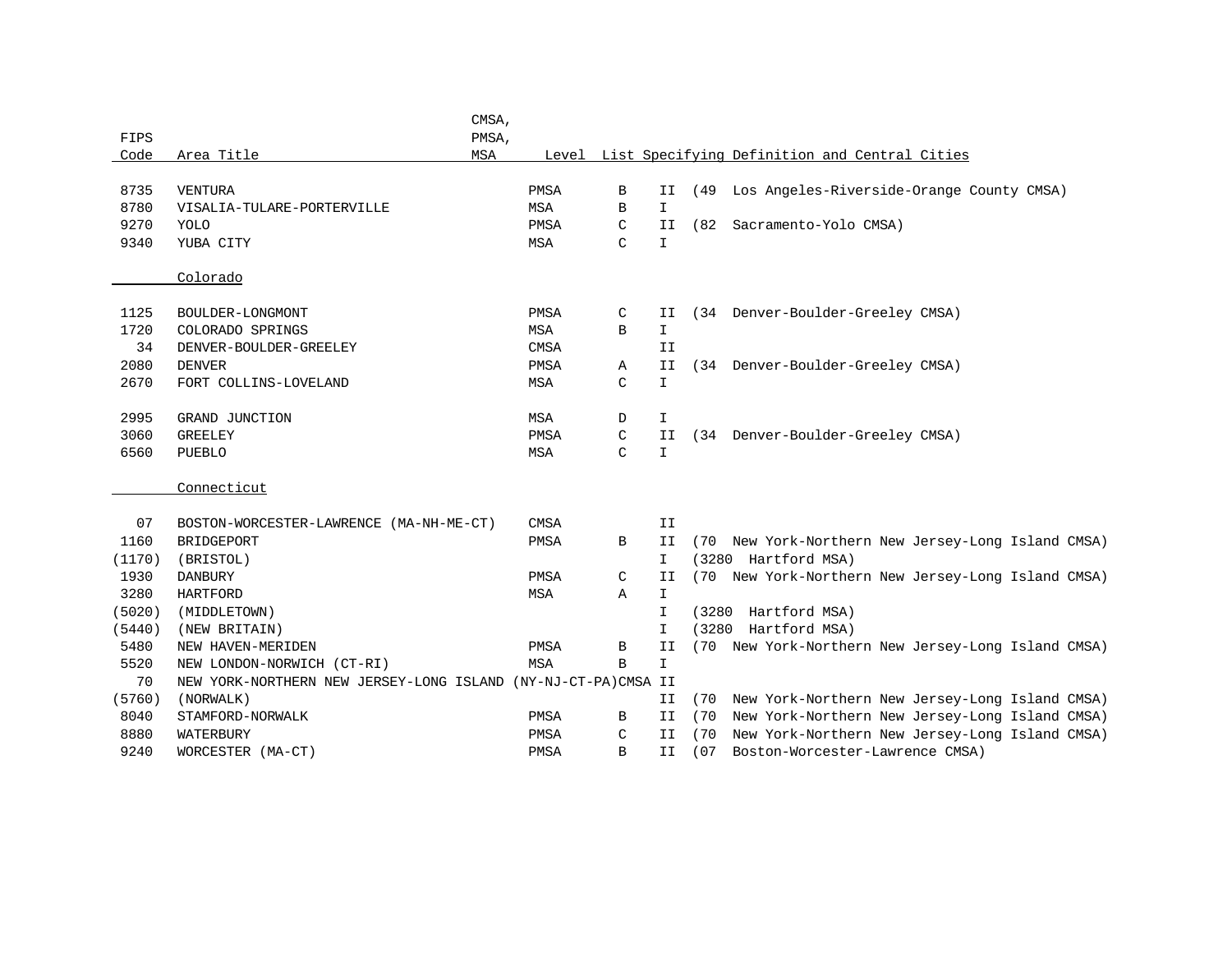| PMSA,<br>Code<br>Area Title<br>Level List Specifying Definition and Central Cities<br>MSA<br>Delaware<br>2190<br><b>DOVER</b><br><b>MSA</b><br>C<br>$\mathbbm{1}$<br>77<br>PHILADELPHIA-WILMINGTON-ATLANTIC CITY (PA-NJ-DE-MD)<br>CMSA<br>II<br>9160<br>PMSA<br>B<br>Philadelphia-Wilmington-Atlantic City CMSA)<br>WILMINGTON-NEWARK (DE-MD)<br>II<br>(77<br>District of Columbia<br>97<br>CMSA<br>WASHINGTON-BALTIMORE (DC-MD-VA-WV)<br>II<br>8840<br>(97 Washington-Baltimore CMSA)<br>WASHINGTON (DC-MD-VA-WV)<br>PMSA<br>II.<br>Α<br>Florida<br>(7510 Sarasota-Bradenton MSA)<br>(BRADENTON)<br>I<br>2020<br>$\mathbf I$<br>DAYTONA BEACH<br>MSA<br>В<br>2680<br>(56 Miami-Fort Lauderdale CMSA)<br>FORT LAUDERDALE<br>PMSA<br>Α<br>II<br>2700<br>FORT MYERS-CAPE CORAL<br>B<br>$\mathbf{I}$<br>MSA<br>2710<br>FORT PIERCE-PORT ST. LUCIE<br>MSA<br>B<br>$\mathbf I$<br>2750<br>C<br>I<br>FORT WALTON BEACH<br>MSA<br>2900<br>$\mathsf C$<br>$\mathbbm{I}$<br>MSA<br>GAINESVILLE<br>3600<br>MSA<br>$\, {\bf B}$<br>I<br><b>JACKSONVILLE</b><br>3980<br>I<br>LAKELAND-WINTER HAVEN<br>MSA<br>B<br>4900<br>$\, {\bf B}$<br>I<br>MELBOURNE-TITUSVILLE-PALM BAY<br>MSA<br>56<br>MIAMI-FORT LAUDERDALE<br>CMSA<br>II<br>5000<br>II<br>MIAMI<br>PMSA<br>Α<br>(56<br>Miami-Fort Lauderdale CMSA)<br>5345<br>$\mathsf{C}$<br><b>NAPLES</b><br>MSA<br>$\mathbf{I}$<br>5790<br>$\mathbbm{I}$<br><b>OCALA</b><br>MSA<br>C<br>5960<br>MSA<br>I<br>ORLANDO<br>Α<br>6015<br>$\mathsf C$<br>$\mathbbm{I}$<br>PANAMA CITY<br>MSA<br>6080<br>PENSACOLA<br>MSA<br>B<br>I<br>6580<br>PUNTA GORDA<br>C<br>I<br>MSA<br>7510<br>$\, {\bf B}$<br>I<br>SARASOTA-BRADENTON<br>MSA<br>8240<br>C<br>I<br>TALLAHASSEE<br>MSA<br>8280<br>I<br>TAMPA-ST. PETERSBURG-CLEARWATER<br>Α<br>MSA<br>$\mathbf I$<br>B |        |                            | CMSA, |     |  |  |
|---------------------------------------------------------------------------------------------------------------------------------------------------------------------------------------------------------------------------------------------------------------------------------------------------------------------------------------------------------------------------------------------------------------------------------------------------------------------------------------------------------------------------------------------------------------------------------------------------------------------------------------------------------------------------------------------------------------------------------------------------------------------------------------------------------------------------------------------------------------------------------------------------------------------------------------------------------------------------------------------------------------------------------------------------------------------------------------------------------------------------------------------------------------------------------------------------------------------------------------------------------------------------------------------------------------------------------------------------------------------------------------------------------------------------------------------------------------------------------------------------------------------------------------------------------------------------------------------------------------------------------------------------------------------------------------------------------------------------------------------------------------------------------------|--------|----------------------------|-------|-----|--|--|
|                                                                                                                                                                                                                                                                                                                                                                                                                                                                                                                                                                                                                                                                                                                                                                                                                                                                                                                                                                                                                                                                                                                                                                                                                                                                                                                                                                                                                                                                                                                                                                                                                                                                                                                                                                                       | FIPS   |                            |       |     |  |  |
|                                                                                                                                                                                                                                                                                                                                                                                                                                                                                                                                                                                                                                                                                                                                                                                                                                                                                                                                                                                                                                                                                                                                                                                                                                                                                                                                                                                                                                                                                                                                                                                                                                                                                                                                                                                       |        |                            |       |     |  |  |
|                                                                                                                                                                                                                                                                                                                                                                                                                                                                                                                                                                                                                                                                                                                                                                                                                                                                                                                                                                                                                                                                                                                                                                                                                                                                                                                                                                                                                                                                                                                                                                                                                                                                                                                                                                                       |        |                            |       |     |  |  |
|                                                                                                                                                                                                                                                                                                                                                                                                                                                                                                                                                                                                                                                                                                                                                                                                                                                                                                                                                                                                                                                                                                                                                                                                                                                                                                                                                                                                                                                                                                                                                                                                                                                                                                                                                                                       |        |                            |       |     |  |  |
|                                                                                                                                                                                                                                                                                                                                                                                                                                                                                                                                                                                                                                                                                                                                                                                                                                                                                                                                                                                                                                                                                                                                                                                                                                                                                                                                                                                                                                                                                                                                                                                                                                                                                                                                                                                       |        |                            |       |     |  |  |
|                                                                                                                                                                                                                                                                                                                                                                                                                                                                                                                                                                                                                                                                                                                                                                                                                                                                                                                                                                                                                                                                                                                                                                                                                                                                                                                                                                                                                                                                                                                                                                                                                                                                                                                                                                                       |        |                            |       |     |  |  |
|                                                                                                                                                                                                                                                                                                                                                                                                                                                                                                                                                                                                                                                                                                                                                                                                                                                                                                                                                                                                                                                                                                                                                                                                                                                                                                                                                                                                                                                                                                                                                                                                                                                                                                                                                                                       |        |                            |       |     |  |  |
|                                                                                                                                                                                                                                                                                                                                                                                                                                                                                                                                                                                                                                                                                                                                                                                                                                                                                                                                                                                                                                                                                                                                                                                                                                                                                                                                                                                                                                                                                                                                                                                                                                                                                                                                                                                       |        |                            |       |     |  |  |
|                                                                                                                                                                                                                                                                                                                                                                                                                                                                                                                                                                                                                                                                                                                                                                                                                                                                                                                                                                                                                                                                                                                                                                                                                                                                                                                                                                                                                                                                                                                                                                                                                                                                                                                                                                                       |        |                            |       |     |  |  |
|                                                                                                                                                                                                                                                                                                                                                                                                                                                                                                                                                                                                                                                                                                                                                                                                                                                                                                                                                                                                                                                                                                                                                                                                                                                                                                                                                                                                                                                                                                                                                                                                                                                                                                                                                                                       |        |                            |       |     |  |  |
|                                                                                                                                                                                                                                                                                                                                                                                                                                                                                                                                                                                                                                                                                                                                                                                                                                                                                                                                                                                                                                                                                                                                                                                                                                                                                                                                                                                                                                                                                                                                                                                                                                                                                                                                                                                       |        |                            |       |     |  |  |
|                                                                                                                                                                                                                                                                                                                                                                                                                                                                                                                                                                                                                                                                                                                                                                                                                                                                                                                                                                                                                                                                                                                                                                                                                                                                                                                                                                                                                                                                                                                                                                                                                                                                                                                                                                                       |        |                            |       |     |  |  |
|                                                                                                                                                                                                                                                                                                                                                                                                                                                                                                                                                                                                                                                                                                                                                                                                                                                                                                                                                                                                                                                                                                                                                                                                                                                                                                                                                                                                                                                                                                                                                                                                                                                                                                                                                                                       |        |                            |       |     |  |  |
|                                                                                                                                                                                                                                                                                                                                                                                                                                                                                                                                                                                                                                                                                                                                                                                                                                                                                                                                                                                                                                                                                                                                                                                                                                                                                                                                                                                                                                                                                                                                                                                                                                                                                                                                                                                       | (1140) |                            |       |     |  |  |
|                                                                                                                                                                                                                                                                                                                                                                                                                                                                                                                                                                                                                                                                                                                                                                                                                                                                                                                                                                                                                                                                                                                                                                                                                                                                                                                                                                                                                                                                                                                                                                                                                                                                                                                                                                                       |        |                            |       |     |  |  |
|                                                                                                                                                                                                                                                                                                                                                                                                                                                                                                                                                                                                                                                                                                                                                                                                                                                                                                                                                                                                                                                                                                                                                                                                                                                                                                                                                                                                                                                                                                                                                                                                                                                                                                                                                                                       |        |                            |       |     |  |  |
|                                                                                                                                                                                                                                                                                                                                                                                                                                                                                                                                                                                                                                                                                                                                                                                                                                                                                                                                                                                                                                                                                                                                                                                                                                                                                                                                                                                                                                                                                                                                                                                                                                                                                                                                                                                       |        |                            |       |     |  |  |
|                                                                                                                                                                                                                                                                                                                                                                                                                                                                                                                                                                                                                                                                                                                                                                                                                                                                                                                                                                                                                                                                                                                                                                                                                                                                                                                                                                                                                                                                                                                                                                                                                                                                                                                                                                                       |        |                            |       |     |  |  |
|                                                                                                                                                                                                                                                                                                                                                                                                                                                                                                                                                                                                                                                                                                                                                                                                                                                                                                                                                                                                                                                                                                                                                                                                                                                                                                                                                                                                                                                                                                                                                                                                                                                                                                                                                                                       |        |                            |       |     |  |  |
|                                                                                                                                                                                                                                                                                                                                                                                                                                                                                                                                                                                                                                                                                                                                                                                                                                                                                                                                                                                                                                                                                                                                                                                                                                                                                                                                                                                                                                                                                                                                                                                                                                                                                                                                                                                       |        |                            |       |     |  |  |
|                                                                                                                                                                                                                                                                                                                                                                                                                                                                                                                                                                                                                                                                                                                                                                                                                                                                                                                                                                                                                                                                                                                                                                                                                                                                                                                                                                                                                                                                                                                                                                                                                                                                                                                                                                                       |        |                            |       |     |  |  |
|                                                                                                                                                                                                                                                                                                                                                                                                                                                                                                                                                                                                                                                                                                                                                                                                                                                                                                                                                                                                                                                                                                                                                                                                                                                                                                                                                                                                                                                                                                                                                                                                                                                                                                                                                                                       |        |                            |       |     |  |  |
|                                                                                                                                                                                                                                                                                                                                                                                                                                                                                                                                                                                                                                                                                                                                                                                                                                                                                                                                                                                                                                                                                                                                                                                                                                                                                                                                                                                                                                                                                                                                                                                                                                                                                                                                                                                       |        |                            |       |     |  |  |
|                                                                                                                                                                                                                                                                                                                                                                                                                                                                                                                                                                                                                                                                                                                                                                                                                                                                                                                                                                                                                                                                                                                                                                                                                                                                                                                                                                                                                                                                                                                                                                                                                                                                                                                                                                                       |        |                            |       |     |  |  |
|                                                                                                                                                                                                                                                                                                                                                                                                                                                                                                                                                                                                                                                                                                                                                                                                                                                                                                                                                                                                                                                                                                                                                                                                                                                                                                                                                                                                                                                                                                                                                                                                                                                                                                                                                                                       |        |                            |       |     |  |  |
|                                                                                                                                                                                                                                                                                                                                                                                                                                                                                                                                                                                                                                                                                                                                                                                                                                                                                                                                                                                                                                                                                                                                                                                                                                                                                                                                                                                                                                                                                                                                                                                                                                                                                                                                                                                       |        |                            |       |     |  |  |
|                                                                                                                                                                                                                                                                                                                                                                                                                                                                                                                                                                                                                                                                                                                                                                                                                                                                                                                                                                                                                                                                                                                                                                                                                                                                                                                                                                                                                                                                                                                                                                                                                                                                                                                                                                                       |        |                            |       |     |  |  |
|                                                                                                                                                                                                                                                                                                                                                                                                                                                                                                                                                                                                                                                                                                                                                                                                                                                                                                                                                                                                                                                                                                                                                                                                                                                                                                                                                                                                                                                                                                                                                                                                                                                                                                                                                                                       |        |                            |       |     |  |  |
|                                                                                                                                                                                                                                                                                                                                                                                                                                                                                                                                                                                                                                                                                                                                                                                                                                                                                                                                                                                                                                                                                                                                                                                                                                                                                                                                                                                                                                                                                                                                                                                                                                                                                                                                                                                       |        |                            |       |     |  |  |
|                                                                                                                                                                                                                                                                                                                                                                                                                                                                                                                                                                                                                                                                                                                                                                                                                                                                                                                                                                                                                                                                                                                                                                                                                                                                                                                                                                                                                                                                                                                                                                                                                                                                                                                                                                                       |        |                            |       |     |  |  |
|                                                                                                                                                                                                                                                                                                                                                                                                                                                                                                                                                                                                                                                                                                                                                                                                                                                                                                                                                                                                                                                                                                                                                                                                                                                                                                                                                                                                                                                                                                                                                                                                                                                                                                                                                                                       |        |                            |       |     |  |  |
|                                                                                                                                                                                                                                                                                                                                                                                                                                                                                                                                                                                                                                                                                                                                                                                                                                                                                                                                                                                                                                                                                                                                                                                                                                                                                                                                                                                                                                                                                                                                                                                                                                                                                                                                                                                       |        |                            |       |     |  |  |
|                                                                                                                                                                                                                                                                                                                                                                                                                                                                                                                                                                                                                                                                                                                                                                                                                                                                                                                                                                                                                                                                                                                                                                                                                                                                                                                                                                                                                                                                                                                                                                                                                                                                                                                                                                                       |        |                            |       |     |  |  |
|                                                                                                                                                                                                                                                                                                                                                                                                                                                                                                                                                                                                                                                                                                                                                                                                                                                                                                                                                                                                                                                                                                                                                                                                                                                                                                                                                                                                                                                                                                                                                                                                                                                                                                                                                                                       |        |                            |       |     |  |  |
|                                                                                                                                                                                                                                                                                                                                                                                                                                                                                                                                                                                                                                                                                                                                                                                                                                                                                                                                                                                                                                                                                                                                                                                                                                                                                                                                                                                                                                                                                                                                                                                                                                                                                                                                                                                       | 8960   | WEST PALM BEACH-BOCA RATON |       | MSA |  |  |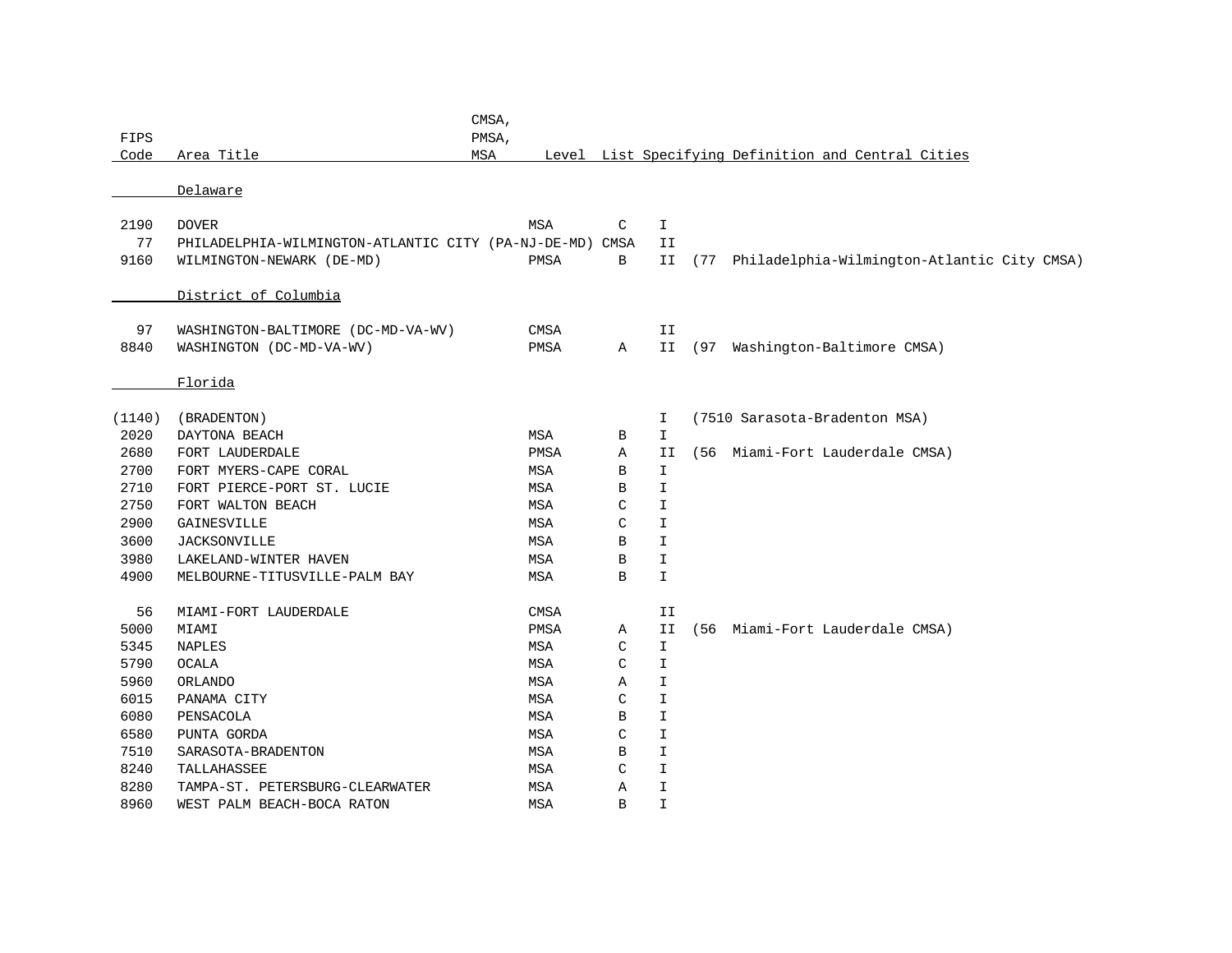|        |                                      | CMSA, |             |              |               |      |                                                     |  |
|--------|--------------------------------------|-------|-------------|--------------|---------------|------|-----------------------------------------------------|--|
| FIPS   |                                      | PMSA, |             |              |               |      |                                                     |  |
| Code   | Area Title                           | MSA   |             |              |               |      | Level List Specifying Definition and Central Cities |  |
|        | Georgia                              |       |             |              |               |      |                                                     |  |
|        |                                      |       |             |              |               |      |                                                     |  |
| 0120   | ALBANY                               |       | MSA         | C            | I             |      |                                                     |  |
| 0500   | <b>ATHENS</b>                        |       | <b>MSA</b>  | C            | $\mathbbm{I}$ |      |                                                     |  |
| 0520   | <b>ATLANTA</b>                       |       | MSA         | Α            | I             |      |                                                     |  |
| 0600   | AUGUSTA-AIKEN (GA-SC)                |       | <b>MSA</b>  | B            | I             |      |                                                     |  |
| 1560   | CHATTANOOGA (TN-GA)                  |       | MSA         | В            | I             |      |                                                     |  |
| 1800   | COLUMBUS (GA-AL)                     |       | MSA         | B            | $\mathbbm{I}$ |      |                                                     |  |
| 4680   | MACON                                |       | MSA         | B            | $\mathbbm{I}$ |      |                                                     |  |
| 7520   | <b>SAVANNAH</b>                      |       | MSA         | $\, {\bf B}$ | $\mathbbm{I}$ |      |                                                     |  |
|        |                                      |       |             |              |               |      |                                                     |  |
|        | Hawaii                               |       |             |              |               |      |                                                     |  |
| 3320   | HONOLULU                             |       | MSA         | $\mathbf B$  | $\mathbbm{I}$ |      |                                                     |  |
|        |                                      |       |             |              |               |      |                                                     |  |
|        | Idaho                                |       |             |              |               |      |                                                     |  |
|        |                                      |       |             |              |               |      |                                                     |  |
| 1080   | BOISE CITY                           |       | MSA         | B            | I             |      |                                                     |  |
|        |                                      |       |             |              |               |      |                                                     |  |
|        | Illinois                             |       |             |              |               |      |                                                     |  |
| (0620) | (AURORA-ELGIN)                       |       |             |              | II            | (14) | Chicago-Gary-Kenosha CMSA)                          |  |
| 1040   | BLOOMINGTON-NORMAL                   |       | MSA         | C            | I             |      |                                                     |  |
| 1400   | CHAMPAIGN-URBANA                     |       | MSA         | C            | $\mathbf I$   |      |                                                     |  |
| 14     | CHICAGO-GARY-KENOSHA (IL-IN-WI)      |       | <b>CMSA</b> |              | II            |      |                                                     |  |
| 1600   | <b>CHICAGO</b>                       |       | PMSA        | Α            | II            | (14) | Chicago-Gary-Kenosha CMSA)                          |  |
| 1960   | DAVENPORT-MOLINE-ROCK ISLAND (IA-IL) |       | MSA         | $\, {\bf B}$ | $\mathbbm{I}$ |      |                                                     |  |
| 2040   | <b>DECATUR</b>                       |       | MSA         | C            | I             |      |                                                     |  |
| (3690) | (JOLIET)                             |       |             |              | II            | (14) | Chicago-Gary-Kenosha CMSA)                          |  |
| 3740   | KANKAKEE                             |       | PMSA        | D            | II            | (14) | Chicago-Gary-Kenosha CMSA)                          |  |
| (3965) | (LAKE COUNTY)                        |       |             |              | II            | (14) | Chicago-Gary-Kenosha CMSA)                          |  |
| 6120   | PEORIA-PEKIN                         |       | MSA         | В            | I             |      |                                                     |  |
| 6880   | <b>ROCKFORD</b>                      |       | <b>MSA</b>  | B            | $\mathbbm{I}$ |      |                                                     |  |
| 7040   | ST.LOUIS (MO-IL)                     |       | <b>MSA</b>  | Α            | $\mathbbm{I}$ |      |                                                     |  |
| 7880   | SPRINGFIELD                          |       | <b>MSA</b>  | C            | $\mathbbm{I}$ |      |                                                     |  |
|        |                                      |       |             |              |               |      |                                                     |  |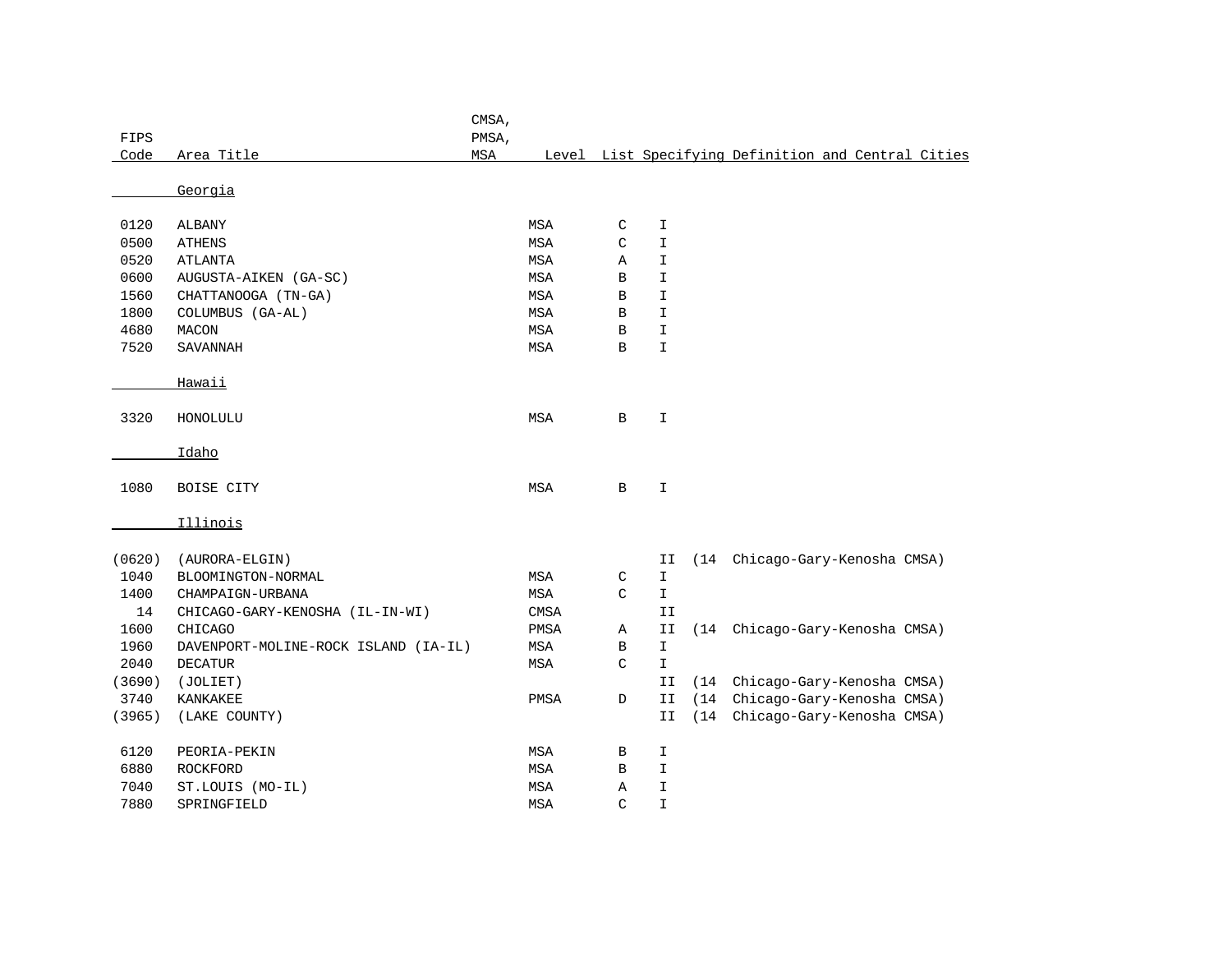|      |                 | <b>CMSA</b> |                                                     |
|------|-----------------|-------------|-----------------------------------------------------|
| FIPS |                 | PMSA,       |                                                     |
|      | Code Area Title | MSA         | Level List Specifying Definition and Central Cities |

| (0400) | (ANDERSON)                      |             |   |    | (3480 | Indianapolis MSA)          |
|--------|---------------------------------|-------------|---|----|-------|----------------------------|
| 1020   | <b>BLOOMINGTON</b>              | <b>MSA</b>  | C |    |       |                            |
| 14     | CHICAGO-GARY-KENOSHA (IL-IN-WI) | CMSA        |   | II |       |                            |
| 21     | CINCINNATI-HAMILTON (OH-KY-IN)  | <b>CMSA</b> |   | II |       |                            |
| 1640   | CINCINNATI (OH-KY-IN)           | PMSA        | Α | II | (21   | Cincinnati-Hamilton CMSA)  |
| 2330   | ELKHART-GOSHEN                  | MSA         | С | Ι  |       |                            |
| 2440   | EVANSVILLE-HENDERSON (IN-KY)    | <b>MSA</b>  | B |    |       |                            |
| 2760   | FORT WAYNE                      | MSA         | B | I  |       |                            |
| 2960   | GARY                            | <b>PMSA</b> | В | II | (14)  | Chicago-Gary-Kenosha CMSA) |
| 3480   | INDIANAPOLIS                    | MSA         | Α | I  |       |                            |
| 3850   | KOKOMO                          | <b>MSA</b>  | D |    |       |                            |
| 3920   | LAFAYETTE                       | <b>MSA</b>  | C | I  |       |                            |
| 4520   | LOUISVILLE (KY-IN)              | <b>MSA</b>  | B | I  |       |                            |
| 5280   | MUNCIE                          | <b>MSA</b>  | C |    |       |                            |
| 7800   | SOUTH BEND                      | <b>MSA</b>  | C | I  |       |                            |
| 8320   | TERRE HAUTE                     | <b>MSA</b>  | C |    |       |                            |

## Iowa

| 1360 | CEDAR RAPIDS                         | <b>MSA</b> | C | I  |
|------|--------------------------------------|------------|---|----|
| 1960 | DAVENPORT-MOLINE-ROCK ISLAND (IA-IL) | MSA        | B | I  |
| 2120 | DES MOINES                           | <b>MSA</b> | B | I  |
| 2200 | <b>DUBUOUE</b>                       | MSA        | D | I. |
| 3500 | IOWA CITY                            | MSA        | D | I. |
| 5920 | OMAHA (NE-IA)                        | MSA        | B | I  |
| 7720 | SIOUX CITY (IA-NE)                   | MSA        | C | I  |
| 8920 | WATERLOO-CEDAR FALLS                 | MSA        | C | I  |
|      |                                      |            |   |    |
|      | Kansas                               |            |   |    |
|      |                                      |            |   |    |

| 3760 | KANSAS CITY (MO-KS) | MSA | А      |  |
|------|---------------------|-----|--------|--|
| 4150 | LAWRENCE            | MSA |        |  |
| 8440 | TOPEKA              | MSA | $\sim$ |  |
| 9040 | <b>WTCHTTA</b>      | MSA | R      |  |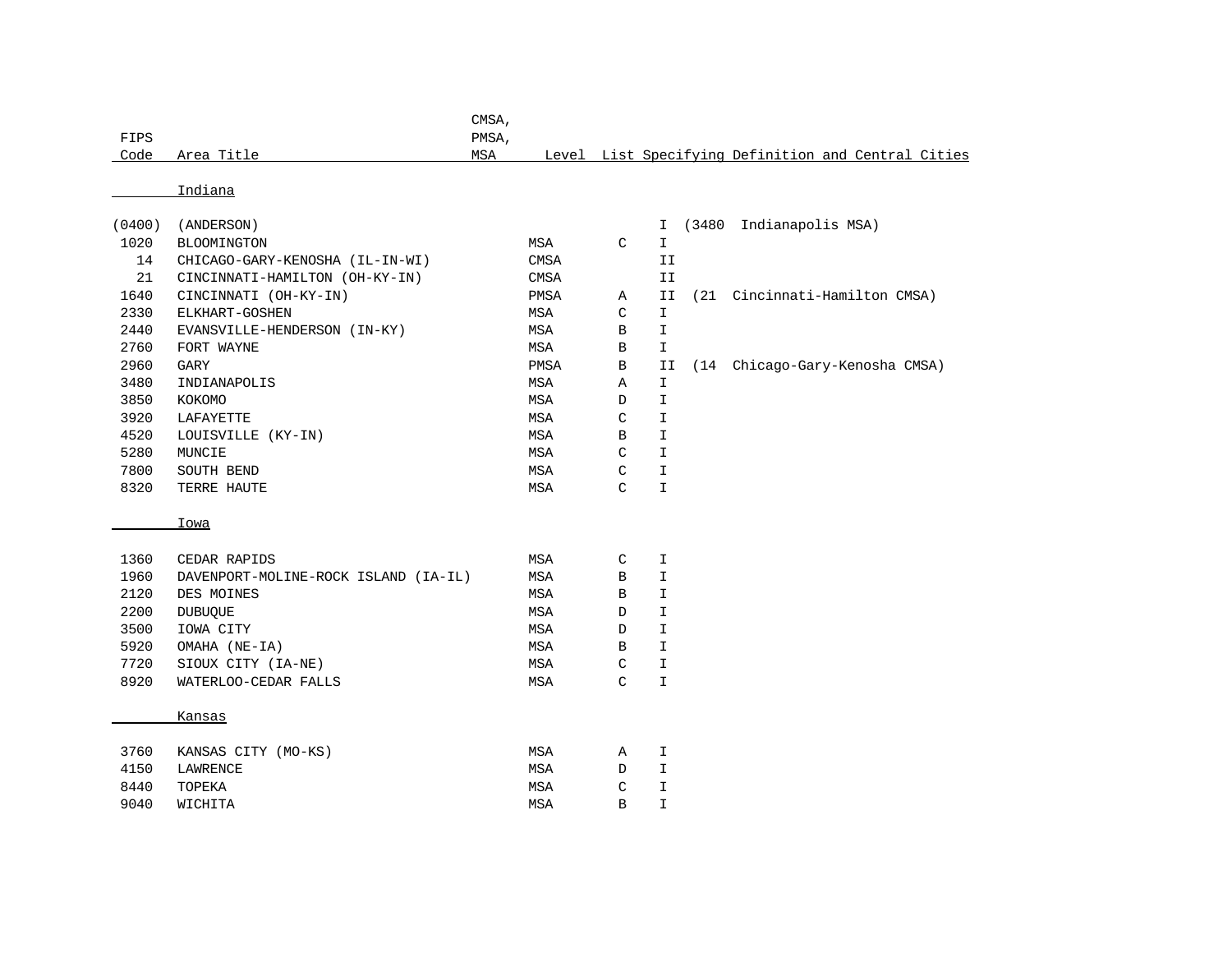|      |                                         | CMSA, |            |               |               |      |                                                     |
|------|-----------------------------------------|-------|------------|---------------|---------------|------|-----------------------------------------------------|
| FIPS |                                         | PMSA, |            |               |               |      |                                                     |
| Code | Area Title                              | MSA   |            |               |               |      | Level List Specifying Definition and Central Cities |
|      |                                         |       |            |               |               |      |                                                     |
|      | Kentucky                                |       |            |               |               |      |                                                     |
|      |                                         |       |            |               |               |      |                                                     |
| 21   | CINCINNATI-HAMILTON (OH-KY-IN)          |       | CMSA       |               | II            |      |                                                     |
| 1640 | CINCINNATI (OH-KY-IN)                   |       | PMSA       | Α             | II            | (21) | Cincinnati-Hamilton CMSA)                           |
| 1660 | CLARKSVILLE-HOPKINSVILLE (TN-KY)        |       | MSA        | C             | I.            |      |                                                     |
| 2440 | EVANSVILLE-HENDERSON (IN-KY)            |       | MSA        | B             | I             |      |                                                     |
| 3400 | HUNTINGTON-ASHLAND (WV-KY-OH)           |       | MSA        | B             | I             |      |                                                     |
| 4280 | LEXINGTON                               |       | MSA        | $\, {\bf B}$  | $\mathbbm{I}$ |      |                                                     |
| 4520 | LOUISVILLE (KY-IN)                      |       | MSA        | B             | I.            |      |                                                     |
| 5990 | OWENSBORO                               |       | MSA        | $\mathbb D$   | $\mathbf I$   |      |                                                     |
|      |                                         |       |            |               |               |      |                                                     |
|      | Louisiana                               |       |            |               |               |      |                                                     |
|      |                                         |       |            |               |               |      |                                                     |
| 0220 | ALEXANDRIA                              |       | <b>MSA</b> | C             | I             |      |                                                     |
| 0760 | <b>BATON ROUGE</b>                      |       | MSA        | B             | I             |      |                                                     |
| 3350 | HOUMA                                   |       | MSA        | C             | I             |      |                                                     |
| 3880 | LAFAYETTE                               |       | MSA        | B             | I             |      |                                                     |
| 3960 | LAKE CHARLES                            |       | MSA        | C             | I             |      |                                                     |
| 5200 | MONROE                                  |       | MSA        | C             | $\mathbf I$   |      |                                                     |
| 5560 | NEW ORLEANS                             |       | MSA        | Α             | I.            |      |                                                     |
| 7680 | SHREVEPORT-BOSSIER CITY                 |       | MSA        | B             | I.            |      |                                                     |
|      |                                         |       |            |               |               |      |                                                     |
|      | Maine                                   |       |            |               |               |      |                                                     |
|      |                                         |       |            |               |               |      |                                                     |
| 0730 | <b>BANGOR</b>                           |       | MSA        | $\mathbb D$   | $\mathbbm{I}$ |      |                                                     |
| 07   | BOSTON-WORCESTER-LAWRENCE (MA-NH-ME-CT) |       | CMSA       |               | II            |      |                                                     |
| 4240 | LEWISTON-AUBURN                         |       | MSA        | D             | I.            |      |                                                     |
| 6400 | PORTLAND                                |       | MSA        | C             | I             |      |                                                     |
| 6450 | PORTSMOUTH-ROCHESTER (NH-ME)            |       | PMSA       | $\mathcal{C}$ | II            | (07) | Boston-Worcester-Lawrence CMSA)                     |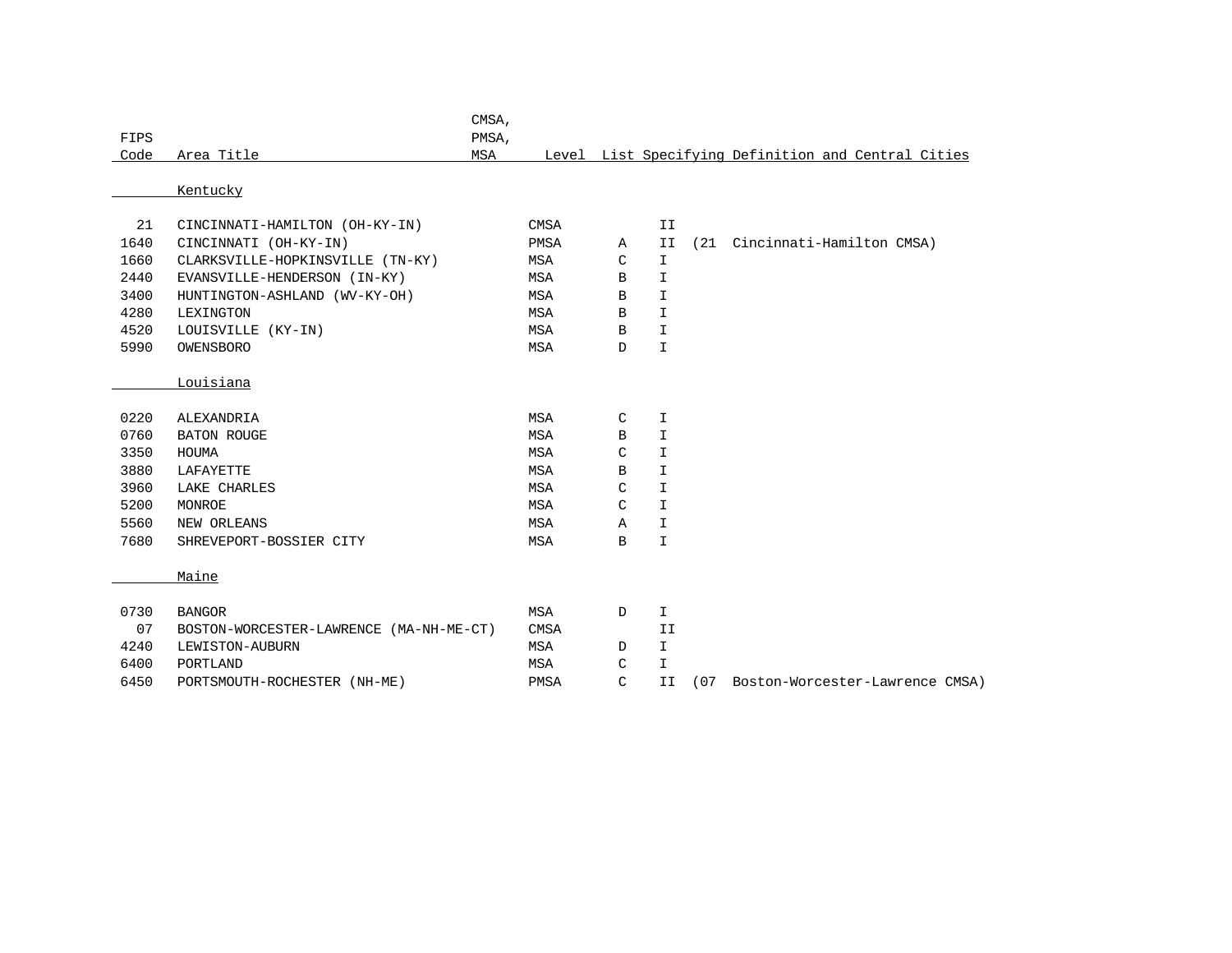|        |                                                          | CMSA, |             |               |               |      |                                                     |
|--------|----------------------------------------------------------|-------|-------------|---------------|---------------|------|-----------------------------------------------------|
| FIPS   |                                                          | PMSA, |             |               |               |      |                                                     |
| Code   | Area Title                                               | MSA   |             |               |               |      | Level List Specifying Definition and Central Cities |
|        | Maryland                                                 |       |             |               |               |      |                                                     |
|        |                                                          |       |             |               |               |      |                                                     |
| 0720   | <b>BALTIMORE</b>                                         |       | PMSA        | Α             | II            | (97) | Washington-Baltimore CMSA)                          |
| 1900   | CUMBERLAND (MD-WV)                                       |       | MSA         | C             | $\mathbf{I}$  |      |                                                     |
| 3180   | <b>HAGERSTOWN</b>                                        |       | PMSA        | $\mathcal{C}$ | II            | (97) | Washington-Baltimore CMSA)                          |
| 77     | PHILADELPHIA-WILMINGTON-ATLANTIC CITY<br>$(PA-NJ-DE-MD)$ |       | <b>CMSA</b> |               | II            |      |                                                     |
| 97     | WASHINGTON-BALTIMORE (DC-MD-VA-WV)                       |       | <b>CMSA</b> |               | II            |      |                                                     |
| 8840   | WASHINGTON (DC-MD-VA-WV)                                 |       | <b>PMSA</b> | Α             | II            | (97) | Washington-Baltimore CMSA)                          |
| 9160   | WILMINGTON-NEWARK (DE-MD)                                |       | PMSA        | B             | II            | (77) | Philadelphia-Wilmington-Atlantic City CMSA)         |
|        | Massachusetts                                            |       |             |               |               |      |                                                     |
| 0740   | BARNSTABLE-YARMOUTH                                      |       | MSA         | $\mathsf{C}$  | $\mathbbm{I}$ |      |                                                     |
| 07     | BOSTON-WORCESTER-LAWRENCE (MA-NH-ME-CT)                  |       | <b>CMSA</b> |               | II            |      |                                                     |
| 1120   | BOSTON (MA-NH)                                           |       | PMSA        | $\mathbb{A}$  | II            | (07  | Boston-Worcester-Lawrence CMSA)                     |
| 1200   | <b>BROCKTON</b>                                          |       | PMSA        | C             | II            | (07) | Boston-Worcester-Lawrence CMSA)                     |
| (2480) | (FALL RIVER (MA-RI))                                     |       |             |               | I             |      | (6480 Providence-Fall River-Warwick MSA)            |
| 2600   | FITCHBURG-LEOMINSTER                                     |       | PMSA        | C             | II            | (07) | Boston-Worcester-Lawrence CMSA)                     |
| 4160   | LAWRENCE (MA-NH)                                         |       | PMSA        | B             | II            | (07) | Boston-Worcester-Lawrence CMSA)                     |
| 4560   | LOWELL (MA-NH)                                           |       | PMSA        | В             | II            | (07) | Boston-Worcester-Lawrence CMSA)                     |
| 5400   | NEW BEDFORD                                              |       | PMSA        | C             | II            | (07) | Boston-Worcester-Lawrence CMSA)                     |
| (6060) | (PAWTUCKET-WOONSOCKET-ATTLEBORO (RI-MA))                 |       |             |               | I             |      | (6480 Providence-Fall River-Warwick MSA)            |
| 6320   | PITTSFIELD                                               |       | <b>MSA</b>  | D             | $\mathbf I$   |      |                                                     |
| 6480   | PROVIDENCE-FALL RIVER-WARWICK (RI-MA)                    |       | <b>MSA</b>  | A             | $\mathbf I$   |      |                                                     |
| (7090) | (SALEM-GLOUCESTER)                                       |       |             |               | II            | (07) | Boston-Worcester-Lawrence CMSA)                     |
| 8000   | SPRINGFIELD                                              |       | <b>MSA</b>  | B             | I             |      |                                                     |
| 9240   | WORCESTER (MA-CT)                                        |       | PMSA        | B             | II            | (07) | Boston-Worcester-Lawrence CMSA)                     |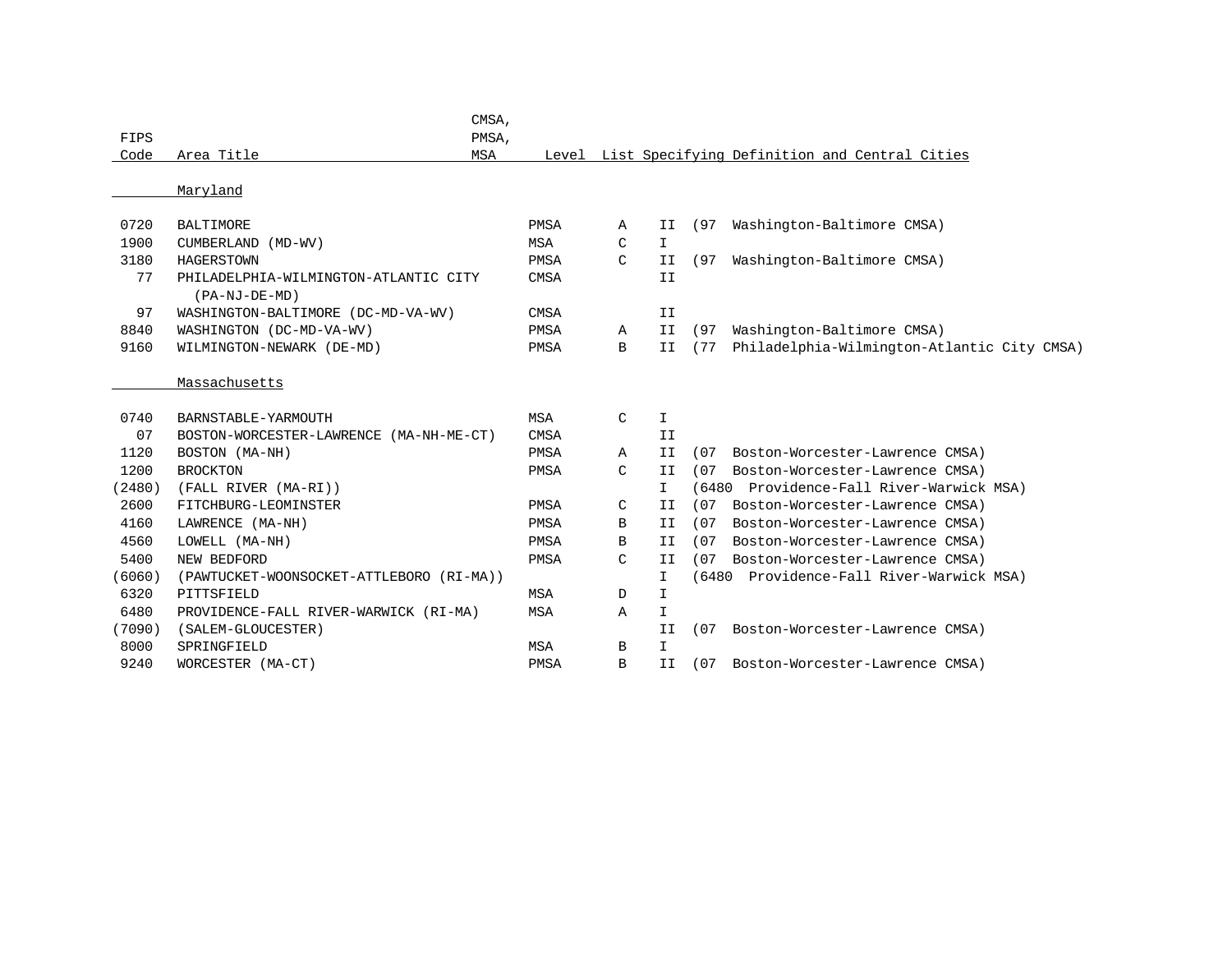| FIPS   |                               | CMSA,<br>PMSA, |            |   |               |                                                     |
|--------|-------------------------------|----------------|------------|---|---------------|-----------------------------------------------------|
| Code   | Area Title                    | MSA            |            |   |               | Level List Specifying Definition and Central Cities |
|        | Michigan                      |                |            |   |               |                                                     |
|        |                               |                |            |   |               |                                                     |
| 0440   | ANN ARBOR                     |                | PMSA       | B | II            | (35)<br>Detroit-Ann Arbor-Flint CMSA)               |
| (0780) | (BATTLE CREEK)                |                |            |   | I.            | (3720 Kalamazoo-Battle Creek MSA)                   |
| 0870   | BENTON HARBOR                 |                | MSA        | C | $\mathbf I$   |                                                     |
| 35     | DETROIT-ANN ARBOR-FLINT       |                | CMSA       |   | II            |                                                     |
| 2160   | DETROIT                       |                | PMSA       | Α | II            | Detroit-Ann Arbor-Flint CMSA)<br>(35)               |
| 2640   | FLINT                         |                | PMSA       | B | II            | (35 Detroit-Ann Arbor-Flint CMSA)                   |
| 3000   | GRAND RAPIDS-MUSKEGON-HOLLAND |                | MSA        | B | $\mathbf I$   |                                                     |
| 3520   | <b>JACKSON</b>                |                | <b>MSA</b> | C | $\mathbf I$   |                                                     |
| 3720   | KALAMAZOO-BATTLE CREEK        |                | MSA        | B | $\mathbbm{I}$ |                                                     |
| 4040   | LANSING-EAST LANSING          |                | MSA        | B | $\mathbf I$   |                                                     |
| (5320) | (MUSKEGON)                    |                |            |   | $\mathbbm{I}$ | (3000 Grand Rapids-Muskegon-Holland MSA)            |
| 6960   | SAGINAW-BAY CITY-MIDLAND      |                | MSA        | В | $\mathbf I$   |                                                     |
|        | Minnesota                     |                |            |   |               |                                                     |
| 2240   | DULUTH-SUPERIOR (MN-WI)       |                | <b>MSA</b> | C | $\mathbf I$   |                                                     |
| 2520   | FARGO-MOORHEAD (ND-MN)        |                | <b>MSA</b> | C | I             |                                                     |
| 2985   | GRAND FORKS (ND-MN)           |                | MSA        | C | I             |                                                     |
| 3870   | LA CROSSE (WI-MN)             |                | MSA        | C | $\mathbf I$   |                                                     |
| 5120   | MINNEAPOLIS-ST. PAUL (MN-WI)  |                | MSA        | Α | $\mathbbm{I}$ |                                                     |
| 6820   | ROCHESTER                     |                | MSA        | C | $\mathbbm{I}$ |                                                     |
| 6980   | ST. CLOUD                     |                | MSA        | C | $\mathbbm{I}$ |                                                     |
|        | Mississippi                   |                |            |   |               |                                                     |
| 0920   | BILOXI-GULFPORT-PASCAGOULA    |                | MSA        | В | I.            |                                                     |
| 3285   | HATTIESBURG                   |                | MSA        | D | I             |                                                     |
| 3560   | <b>JACKSON</b>                |                | MSA        | B | $\mathbf{I}$  |                                                     |
| 4920   | MEMPHIS (TN-AR-MS)            |                | MSA        | Α | I             |                                                     |
| (6025) | (PASCAGOULA)                  |                |            |   | I             | (0920 Biloxi-Gulfport-Pascagoula MSA)               |
|        |                               |                |            |   |               |                                                     |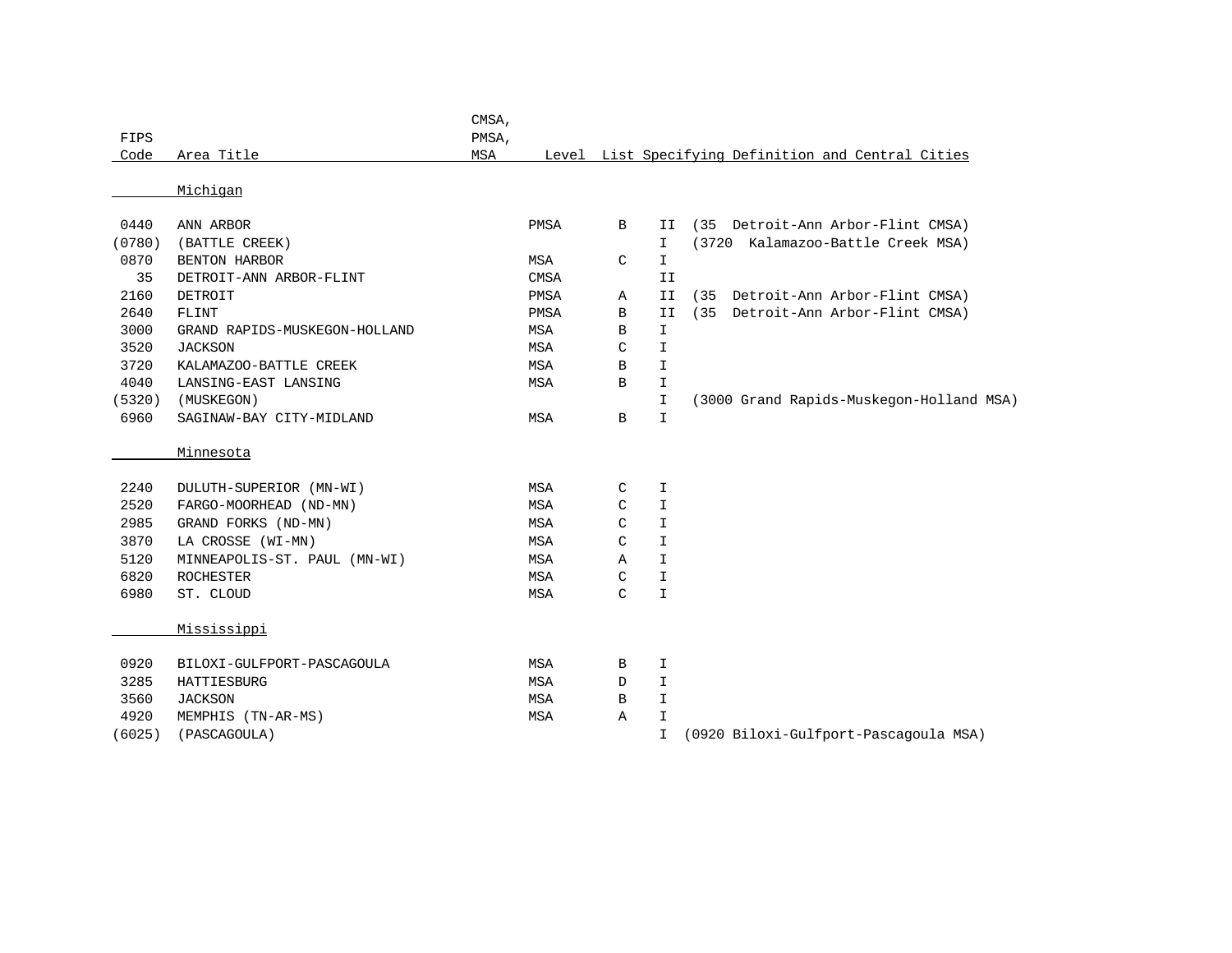|      |                                         | CMSA,      |             |   |               |      |                                                     |
|------|-----------------------------------------|------------|-------------|---|---------------|------|-----------------------------------------------------|
| FIPS |                                         | PMSA,      |             |   |               |      |                                                     |
| Code | Area Title                              | <b>MSA</b> |             |   |               |      | Level List Specifying Definition and Central Cities |
|      |                                         |            |             |   |               |      |                                                     |
|      | Missouri                                |            |             |   |               |      |                                                     |
| 1740 | COLUMBIA                                |            | MSA         | C | I             |      |                                                     |
| 3710 | <b>JOPLIN</b>                           |            | <b>MSA</b>  | C | I             |      |                                                     |
| 3760 | KANSAS CITY (MO-KS)                     |            | <b>MSA</b>  | Α | I             |      |                                                     |
| 7000 | ST. JOSEPH                              |            | MSA         | D | $\mathbf I$   |      |                                                     |
| 7040 | ST. LOUIS (MO-IL)                       |            | <b>MSA</b>  | Α | I.            |      |                                                     |
| 7920 | SPRINGFIELD                             |            | <b>MSA</b>  | B | $\mathbf{I}$  |      |                                                     |
|      |                                         |            |             |   |               |      |                                                     |
|      | Montana                                 |            |             |   |               |      |                                                     |
|      |                                         |            |             |   |               |      |                                                     |
| 0880 | <b>BILLINGS</b>                         |            | MSA         | C | I             |      |                                                     |
| 3040 | <b>GREAT FALLS</b>                      |            | <b>MSA</b>  | D | $\mathbf I$   |      |                                                     |
|      |                                         |            |             |   |               |      |                                                     |
|      | Nebraska                                |            |             |   |               |      |                                                     |
|      |                                         |            |             |   |               |      |                                                     |
| 4360 | LINCOLN                                 |            | MSA         | C | I             |      |                                                     |
| 5920 | OMAHA (NE-IA)                           |            | <b>MSA</b>  | В | I             |      |                                                     |
| 7720 | SIOUX CITY (IA-NE)                      |            | <b>MSA</b>  | C | $\mathbbm{I}$ |      |                                                     |
|      |                                         |            |             |   |               |      |                                                     |
|      | Nevada                                  |            |             |   |               |      |                                                     |
|      |                                         |            |             |   |               |      |                                                     |
| 4120 | LAS VEGAS (NV-AZ)                       |            | <b>MSA</b>  | В | I             |      |                                                     |
| 6720 | <b>RENO</b>                             |            | <b>MSA</b>  | B | $\mathbf{I}$  |      |                                                     |
|      |                                         |            |             |   |               |      |                                                     |
|      | New Hampshire                           |            |             |   |               |      |                                                     |
|      |                                         |            |             |   |               |      |                                                     |
| 07   | BOSTON-WORCESTER-LAWRENCE (MA-NH-ME-CT) |            | <b>CMSA</b> |   | II            |      |                                                     |
| 1120 | BOSTON (MA-NH)                          |            | PMSA        | Α | II            | (07  | Boston-Worcester-Lawrence CMSA)                     |
| 4160 | LAWRENCE (MA-NH)                        |            | PMSA        | В | II            | (07) | Boston-Worcester-Lawrence CMSA)                     |
| 4560 | LOWELL (MA-NH)                          |            | PMSA        | В | IΙ            | (07) | Boston-Worcester-Lawrence CMSA)                     |
| 4760 | MANCHESTER                              |            | PMSA        | C | II            | (07) | Boston-Worcester-Lawrence CMSA)                     |
| 5350 | <b>NASHUA</b>                           |            | PMSA        | C | II            | (07) | Boston-Worcester-Lawrence CMSA)                     |
| 6450 | PORTSMOUTH-ROCHESTER (NH-ME)            |            | PMSA        | C | IΙ            | (07) | Boston-Worcester-Lawrence CMSA)                     |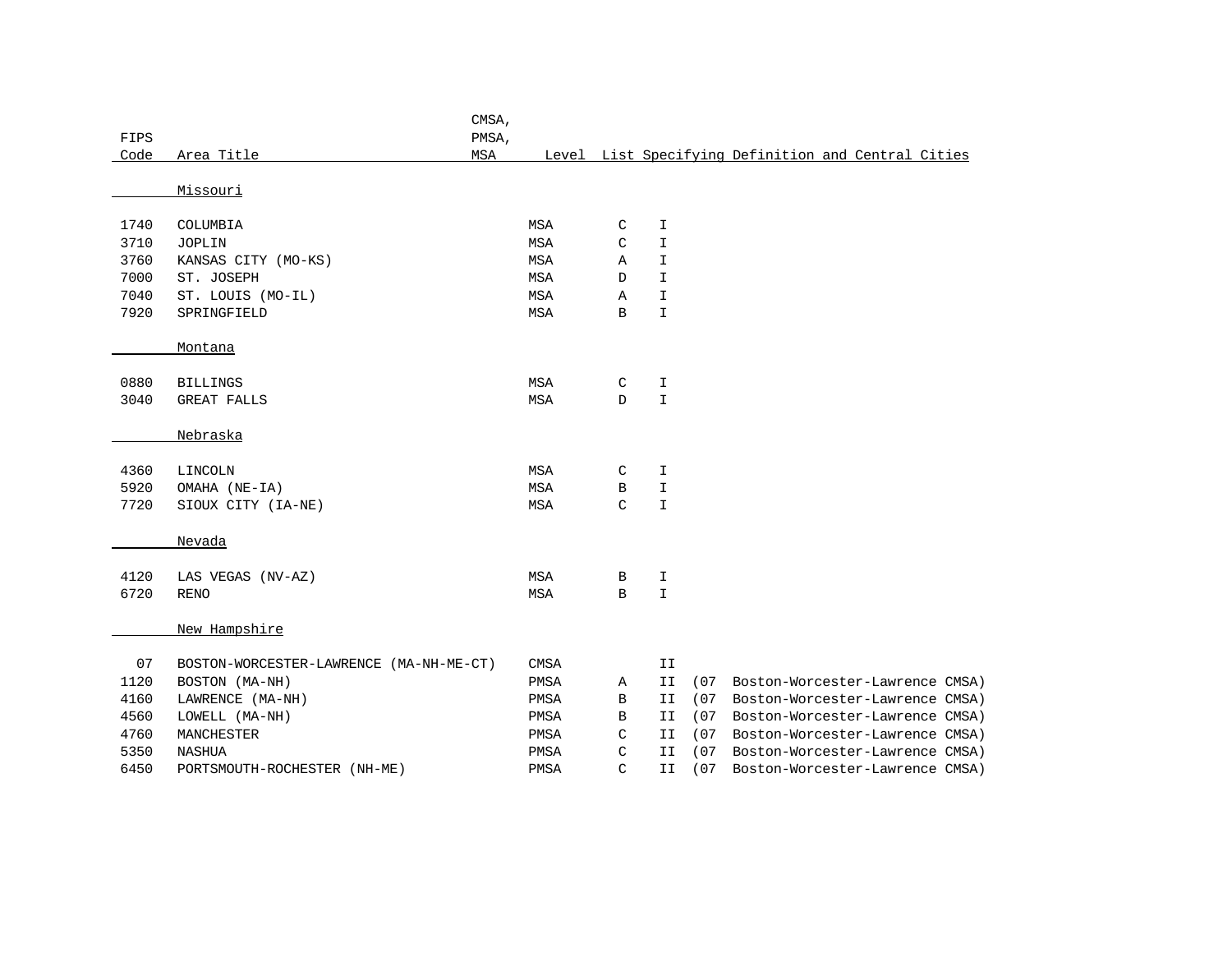| FIPS |                                          | CMSA.<br>PMSA, |             |              |             |      |                                                     |
|------|------------------------------------------|----------------|-------------|--------------|-------------|------|-----------------------------------------------------|
| Code | Area Title                               | <b>MSA</b>     |             |              |             |      | Level List Specifying Definition and Central Cities |
|      |                                          |                |             |              |             |      |                                                     |
|      | New Jersey                               |                |             |              |             |      |                                                     |
|      |                                          |                |             |              |             |      |                                                     |
| 0560 | ATLANTIC-CAPE MAY                        |                | <b>PMSA</b> | B            | II          |      | (77 Philadelphia-Wilmington-Atlantic Ciy CMSA)      |
| 0875 | BERGEN-PASSAIC                           |                | <b>PMSA</b> | Α            | II          | (70  | New York-Northern New Jersey-Long Island CMSA)      |
| 3640 | <b>JERSEY CITY</b>                       |                | <b>PMSA</b> | B            | II          | (70) | New York-Northern New Jersey-Long Island CMSA)      |
| 5015 | MIDDLESEX-SOMERSET-HUNTERDON             |                | PMSA        | Α            | II          | (70) | New York-Northern New Jersey-Long Island CMSA)      |
| 5190 | MONMOUTH-OCEAN                           |                | <b>PMSA</b> | B            | II          | (70) | New York-Northern New Jersey-Long Island CMSA)      |
| 70   | NEW YORK-NORTHERN NEW JERSEY-LONG ISLAND |                | <b>CMSA</b> |              | II          |      |                                                     |
|      | $(NY-NJ-CT-PA)$                          |                |             |              |             |      |                                                     |
| 5640 | NEWARK                                   |                | PMSA        | $\mathbb{A}$ | II          | (70) | New York-Northern New Jersey-Long Island CMSA)      |
| 77   | PHILADELPHIA-WILMINGTON-ATLANTIC CITY    |                | <b>CMSA</b> |              | II          |      |                                                     |
|      | (PA-NJ-DE-MD)                            |                |             |              |             |      |                                                     |
| 6160 | PHILADELPHIA (PA-NJ)                     |                | PMSA        | A            | II          | (77) | Philadelphia-Wilmington-Atlantic City CMSA)         |
| 8480 | <b>TRENTON</b>                           |                | PMSA        | B            | II          | (70) | New York-Northern New Jersey-Long Island CMSA)      |
| 8760 | VINELAND-MILLVILLE-BRIDGETON             |                | PMSA        | C            | II          | (77) | Philadelphia-Wilmington-Atlantic City CMSA)         |
|      |                                          |                |             |              |             |      |                                                     |
|      | New Mexico                               |                |             |              |             |      |                                                     |
|      |                                          |                |             |              |             |      |                                                     |
| 0200 | ALBUOUEROUE                              |                | <b>MSA</b>  | В            | I           |      |                                                     |
| 4100 | LAS CRUCES                               |                | <b>MSA</b>  | C            | $\mathbf I$ |      |                                                     |
| 7490 | SANTA FE                                 |                | <b>MSA</b>  | C            | I           |      |                                                     |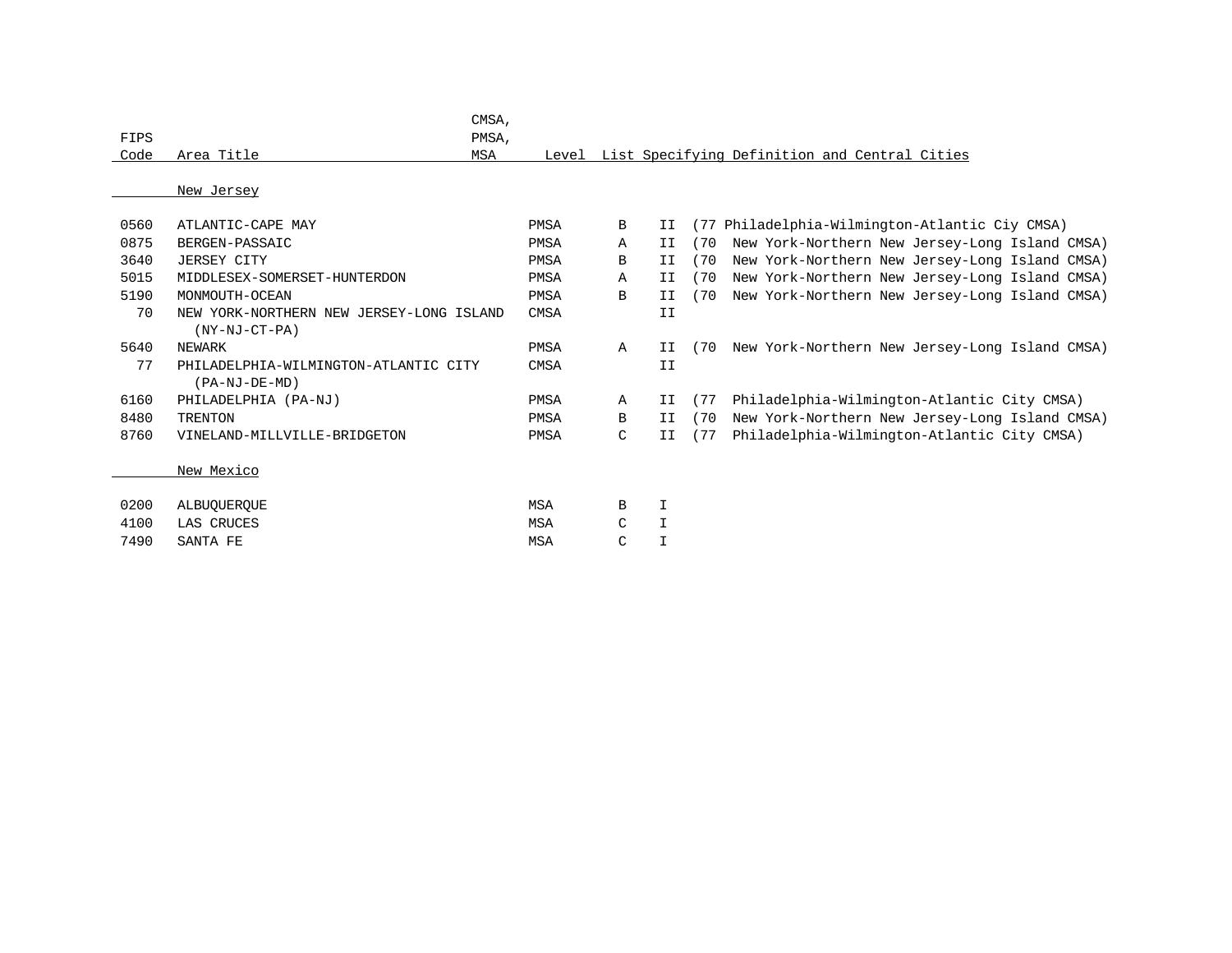|              | CMSA,                                           |             |               |                            |      |                                                       |
|--------------|-------------------------------------------------|-------------|---------------|----------------------------|------|-------------------------------------------------------|
| FIPS         | PMSA,                                           |             |               |                            |      |                                                       |
| Code         | Area Title<br>MSA                               |             |               |                            |      | Level List Specifying Definition and Central Cities   |
|              |                                                 |             |               |                            |      |                                                       |
|              | New York                                        |             |               |                            |      |                                                       |
| 0160         | ALBANY-SCHENECTADY-TROY                         | <b>MSA</b>  | B             | $\mathbbm{I}$              |      |                                                       |
| 0960         | <b>BINGHAMTON</b>                               | MSA         | B             | $\mathbbm{I}$              |      |                                                       |
| 1280         | BUFFALO-NIAGARA FALLS                           | MSA         | Α             | $\mathbf I$                |      |                                                       |
| 2281         | DUTCHESS COUNTY                                 | PMSA        | B             | II                         |      | (70 New York-Northern New Jersey-Long Island CMSA)    |
| 2335         | <b>ELMIRA</b>                                   | MSA         | D             | $\mathbf I$                |      |                                                       |
| 2975         | <b>GLENS FALLS</b>                              | MSA         | C             | $\mathbbm{I}$              |      |                                                       |
| 3610         | <b>JAMESTOWN</b>                                | MSA         | $\mathcal{C}$ | $\mathbb T$                |      |                                                       |
| 5380         | NASSAU-SUFFOLK                                  | PMSA        | $\mathbb{A}$  |                            |      | II (70 New York-Northern New Jersey-Long Island CMSA) |
| 70           | NEW YORK-NORTHERN NEW JERSEY-LONG ISLAND        | <b>CMSA</b> |               | II                         |      |                                                       |
|              | $(NY-NJ-CT-PA)$                                 |             |               |                            |      |                                                       |
| 5600         | NEW YORK                                        | PMSA        | Α             | II                         | (70) | New York-Northern New Jersey-Long Island CMSA)        |
| 5660         | NEWBURGH (NY-PA)                                | PMSA        | $\mathbf B$   | II                         |      | (70 New York-Northern New Jersey-Long Island CMSA)    |
| (5700)       | (NIAGARA FALLS)                                 |             |               | $\mathbf{I}$               |      | (1280 Buffalo-Niagara Falls MSA)                      |
| (5950)       | (ORANGE COUNTY)                                 |             |               | II                         | (70) | New York-Northern New Jersey-Long Island CMSA)        |
| (6460)       | (POUGHKEEPSIE)                                  |             |               | II                         |      | (70 New York-Northern New Jersey-Long Island CMSA)    |
| 6840         | ROCHESTER                                       | MSA         | Α             | $\mathbbm{I}$              |      |                                                       |
| 8160         | SYRACUSE                                        | MSA         | В             | $\mathbbm{I}$              |      |                                                       |
| 8680         | UTICA-ROME                                      | MSA         | B             | I                          |      |                                                       |
|              |                                                 |             |               |                            |      |                                                       |
|              | North Carolina                                  |             |               |                            |      |                                                       |
|              |                                                 |             |               |                            |      |                                                       |
| 0480         | <b>ASHEVILLE</b>                                | MSA         | C             | I                          |      |                                                       |
| (1300)       | (BURLINGTON)                                    |             |               | $\mathbf I$                |      | (3120 Greensboro--Winston-Salem--High Point MSA)      |
| 1520         | CHARLOTTE-GASTONIA-ROCK HILL (NC-SC)            | MSA         | Α             | $\mathbbm{1}$              |      |                                                       |
| 2560<br>2980 | FAYETTEVILLE                                    | MSA         | B             | $\mathbf I$<br>$\mathbf I$ |      |                                                       |
|              | GOLDSBORO                                       | MSA         | C             |                            |      |                                                       |
| 3120         | GREENSBORO--WINSTON-SALEM--HIGH POINT           | <b>MSA</b>  | Α             | $\mathbf I$                |      |                                                       |
| 3150         | <b>GREENVILLE</b>                               | MSA         | $\mathcal{C}$ | $\mathbf I$                |      |                                                       |
| 3290         | HICKORY-MORGANTON-LENOIR                        | MSA         | B             | $\mathbf I$                |      |                                                       |
| 3605         | <b>JACKSONVILLE</b>                             | <b>MSA</b>  | C             | $\mathbbm{I}$              |      |                                                       |
| 5720         | NORFOLK-VIRGINIA BEACH-NEWPORT NEWS (VA-NC) MSA |             | Α             | $\mathbf I$                |      |                                                       |
| 6640         | RALEIGH-DURHAM-CHAPEL HILL                      | <b>MSA</b>  | B             | $\mathbbm{1}$              |      |                                                       |
| 6895         | ROCKY MOUNT                                     | <b>MSA</b>  | $\mathcal{C}$ | $\mathbbm{1}$              |      |                                                       |
| 9200         | WILMINGTON                                      | <b>MSA</b>  | $\mathcal{C}$ | $\mathbbm{1}$              |      |                                                       |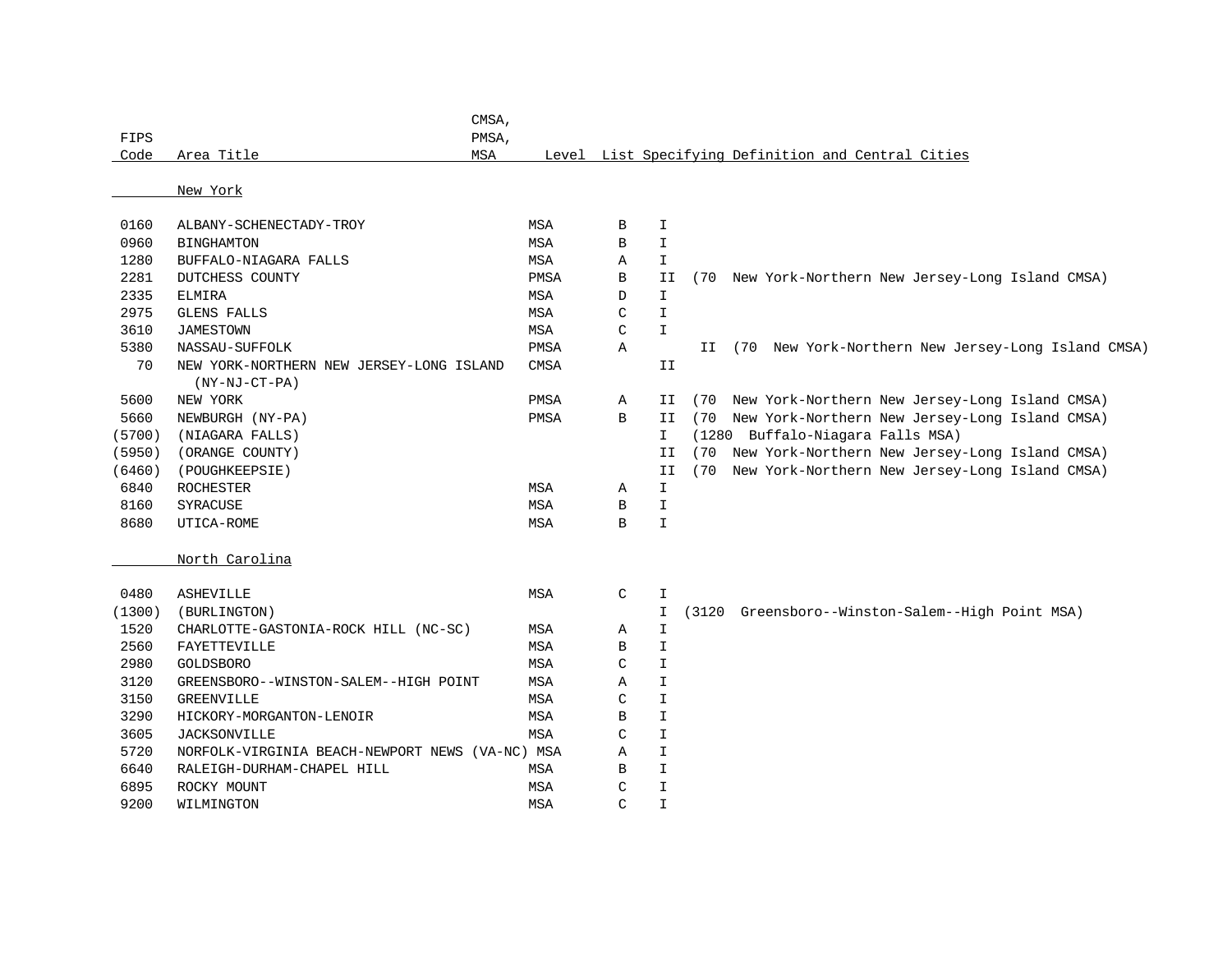| FIPS   |                                | CMSA,<br>PMSA, |             |               |               |      |                                                     |
|--------|--------------------------------|----------------|-------------|---------------|---------------|------|-----------------------------------------------------|
| Code   | Area Title                     | MSA            |             |               |               |      | Level List Specifying Definition and Central Cities |
|        |                                |                |             |               |               |      |                                                     |
|        | North Dakota                   |                |             |               |               |      |                                                     |
| 1010   | <b>BISMARCK</b>                |                | MSA         | D             | I             |      |                                                     |
| 2520   | FARGO-MOORHEAD (ND-MN)         |                | MSA         | C             | I             |      |                                                     |
| 2985   | GRAND FORKS (ND-MN)            |                | MSA         | $\mathcal{C}$ | $\mathbf I$   |      |                                                     |
|        | Ohio                           |                |             |               |               |      |                                                     |
| 0080   | AKRON                          |                | PMSA        | В             | II            |      | (28 Cleveland-Akron CMSA)                           |
| 1320   | CANTON-MASSILLON               |                | MSA         | B             | $\mathbf{I}$  |      |                                                     |
| 21     | CINCINNATI-HAMILTON (OH-KY-IN) |                | <b>CMSA</b> |               | II            |      |                                                     |
| 1640   | CINCINNATI (OH-KY-IN)          |                | PMSA        | Α             | II            | (21) | Cincinnati-Hamilton CMSA)                           |
| 28     | CLEVELAND-AKRON                |                | <b>CMSA</b> |               | II            |      |                                                     |
| 1680   | CLEVELAND-LORAIN-ELYRIA        |                | PMSA        | Α             | II            |      | (28 Cleveland-Akron CMSA)                           |
| 1840   | <b>COLUMBUS</b>                |                | MSA         | Α             | $\mathbbm{I}$ |      |                                                     |
| 2000   | DAYTON-SPRINGFIELD             |                | MSA         | В             | $\mathbf{I}$  |      |                                                     |
| 3200   | HAMILTON-MIDDLETOWN            |                | PMSA        | В             | II            |      | (21 Cincinnati-Hamilton CMSA)                       |
| 3400   | HUNTINGTON-ASHLAND (WV-KY-OH)  |                | MSA         | В             | $\mathbbm{I}$ |      |                                                     |
| 4320   | LIMA                           |                | MSA         | C             | $\mathbf{I}$  |      |                                                     |
| (4440) | (LORAIN-ELYRIA)                |                |             |               | II            | (28) | Cleveland-Akron CMSA)                               |
| 4800   | MANSFIELD                      |                | MSA         | C             | I.            |      |                                                     |
| 6020   | PARKERSBURG-MARIETTA (WV-OH)   |                | MSA         | C             | $\mathbbm{I}$ |      |                                                     |
| 8080   | STEUBENVILLE-WEIRTON (OH-WV)   |                | MSA         | $\mathcal{C}$ | $\mathbf I$   |      |                                                     |
| 8400   | TOLEDO                         |                | MSA         | В             | $\mathbf I$   |      |                                                     |
| 9000   | WHEELING (WV-OH)               |                | MSA         | C             | I.            |      |                                                     |
| 9320   | YOUNGSTOWN-WARREN              |                | <b>MSA</b>  | B             | $\mathbf{I}$  |      |                                                     |
|        | Oklahoma                       |                |             |               |               |      |                                                     |
| 2340   | <b>ENID</b>                    |                | MSA         | D             | I             |      |                                                     |
| 2720   | FORT SMITH (AR-OK)             |                | MSA         | C             | $\mathbf I$   |      |                                                     |
| 4200   | LAWTON                         |                | MSA         | C             | $\mathbf I$   |      |                                                     |
| 5880   | OKLAHOMA CITY                  |                | MSA         | B             | $\mathbf I$   |      |                                                     |
| 8560   | TULSA                          |                | <b>MSA</b>  | B             | I.            |      |                                                     |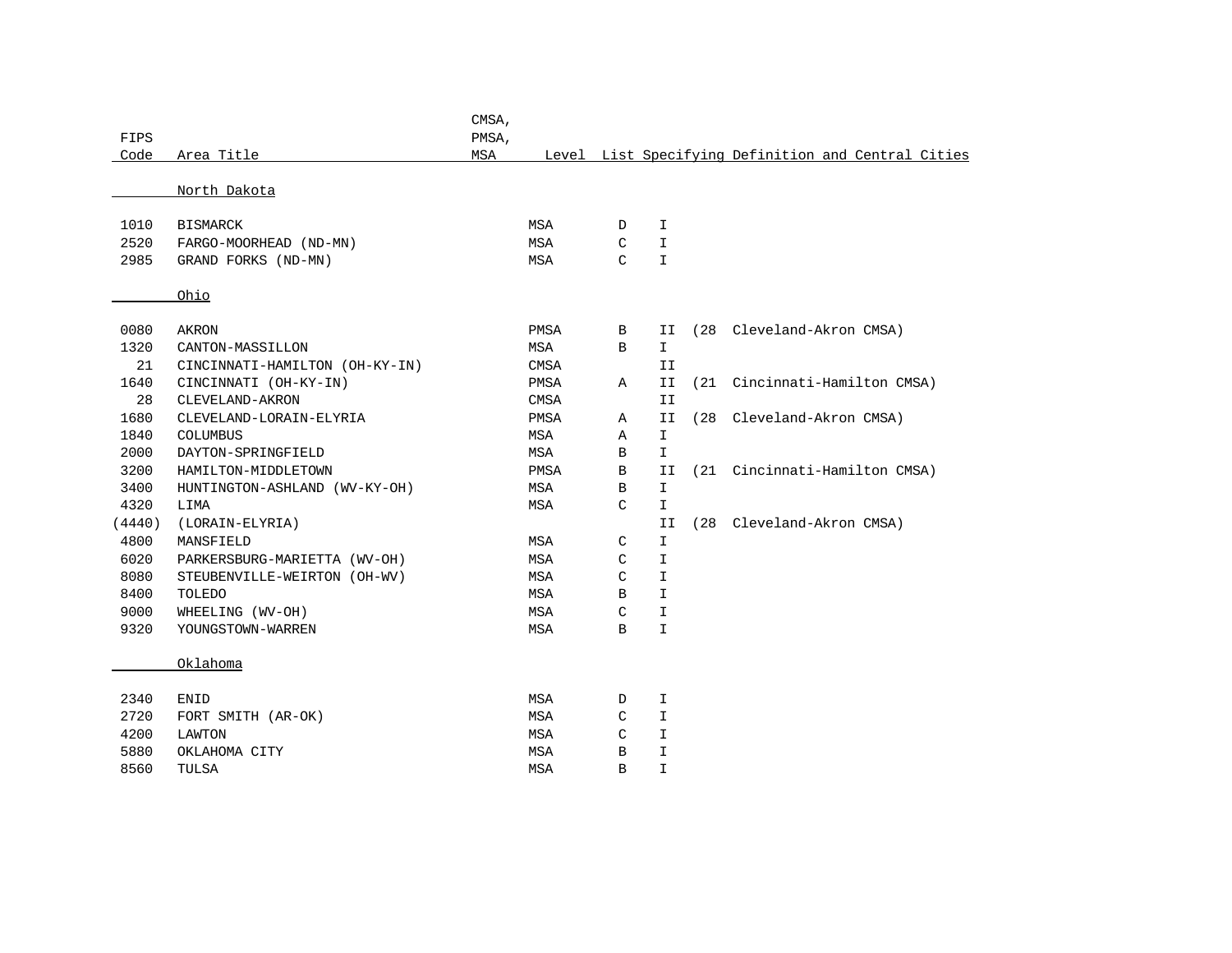| FIPS   |                                                             | CMSA,<br>PMSA, |             |               |                 |       |                                                     |
|--------|-------------------------------------------------------------|----------------|-------------|---------------|-----------------|-------|-----------------------------------------------------|
| Code   | Area Title                                                  | <b>MSA</b>     |             |               |                 |       | Level List Specifying Definition and Central Cities |
|        | Oregon                                                      |                |             |               |                 |       |                                                     |
| 2400   | EUGENE-SPRINGFIELD                                          |                | MSA         | $\, {\bf B}$  | I               |       |                                                     |
| 4890   | MEDFORD-ASHLAND                                             |                | MSA         | $\mathcal{C}$ | $\mathbbm{I}$   |       |                                                     |
| 79     | PORTLAND-SALEM (OR-WA)                                      |                | <b>CMSA</b> |               | II              |       |                                                     |
| 6440   | PORTLAND-VANCOUVER (OR-WA)                                  |                | PMSA        | Α             | $\mbox{\bf II}$ | (79   | Portland-Salem CMSA)                                |
| 7080   | <b>SALEM</b>                                                |                | PMSA        | $\mathbf B$   | II              |       | (79 Portland-Salem CMSA)                            |
|        | Pennsylvania                                                |                |             |               |                 |       |                                                     |
| 0240   | ALLENTOWN-BETHLEHEM-EASTON                                  |                | <b>MSA</b>  | В             | I               |       |                                                     |
| 0280   | <b>ALTOONA</b>                                              |                | <b>MSA</b>  | $\mathcal{C}$ | $\mathbbm{I}$   |       |                                                     |
| (0845) | (BEAVER COUNTY)                                             |                |             |               | I               |       | (6280 Pittsburgh MSA)                               |
| 2360   | <b>ERIE</b>                                                 |                | MSA         | В             | I               |       |                                                     |
| 3240   | HARRISBURG-LEBANON-CARLISLE                                 |                | <b>MSA</b>  | B             | I               |       |                                                     |
| 3680   | <b>JOHNSTOWN</b>                                            |                | <b>MSA</b>  | C             | I               |       |                                                     |
| 4000   | LANCASTER                                                   |                | MSA         | В             | $\mathbbm{1}$   |       |                                                     |
| 70     | NEW YORK-NORTHERN NEW JERSEY-LONG ISLAND<br>$(NY-NJ-CT-PA)$ |                | CMSA        |               | II              |       |                                                     |
| 5660   | NEWBURGH (NY-PA)                                            |                | PMSA        | $\, {\bf B}$  | ΙI              |       | (70 New York-Northern New Jersey-Long Island CMSA)  |
| 77     | PHILADELPHIA-WILMINGTON-ATLANTIC CITY<br>(PA-NJ-DE-MD)      |                | <b>CMSA</b> |               | II              |       |                                                     |
| 6160   | PHILADELPHIA (PA-NJ)                                        |                | PMSA        | Α             | II              |       | (77 Philadelphia-Wilmington-Atlantic City CMSA)     |
| 6280   | PITTSBURGH                                                  |                | MSA         | Α             | $\mathbf I$     |       |                                                     |
| 6680   | READING                                                     |                | <b>MSA</b>  | B             | $\mathbbm{I}$   |       |                                                     |
| 7560   | SCRANTON--WILKES-BARRE--HAZLETON                            |                | <b>MSA</b>  | B             | $\mathbbm{I}$   |       |                                                     |
| 7610   | <b>SHARON</b>                                               |                | MSA         | C             | I               |       |                                                     |
| 8050   | STATE COLLEGE                                               |                | <b>MSA</b>  | C             | I               |       |                                                     |
| 9140   | WILLIAMSPORT                                                |                | <b>MSA</b>  | C             | I               |       |                                                     |
| 9280   | YORK                                                        |                | MSA         | В             | I               |       |                                                     |
|        | Rhode Island                                                |                |             |               |                 |       |                                                     |
| (2480) | (FALL RIVER (MA-RI))                                        |                |             |               | I               |       | (6480 Providence-Fall River-Warwick MSA)            |
| 5520   | NEW LONDON-NORWICH (CT-RI)                                  |                | MSA         | B             | I               |       |                                                     |
| (6060) | (PAWTUCKET-WOONSOCKET-ATTLEBORO (RI-MA))                    |                |             |               | $\mathbf{I}$    | (6480 | Providence-Fall River-Warwick MSA)                  |
| 6480   | PROVIDENCE-FALL RIVER-WARWICK (RI-MA)                       |                | <b>MSA</b>  | Α             | $\mathbf I$     |       |                                                     |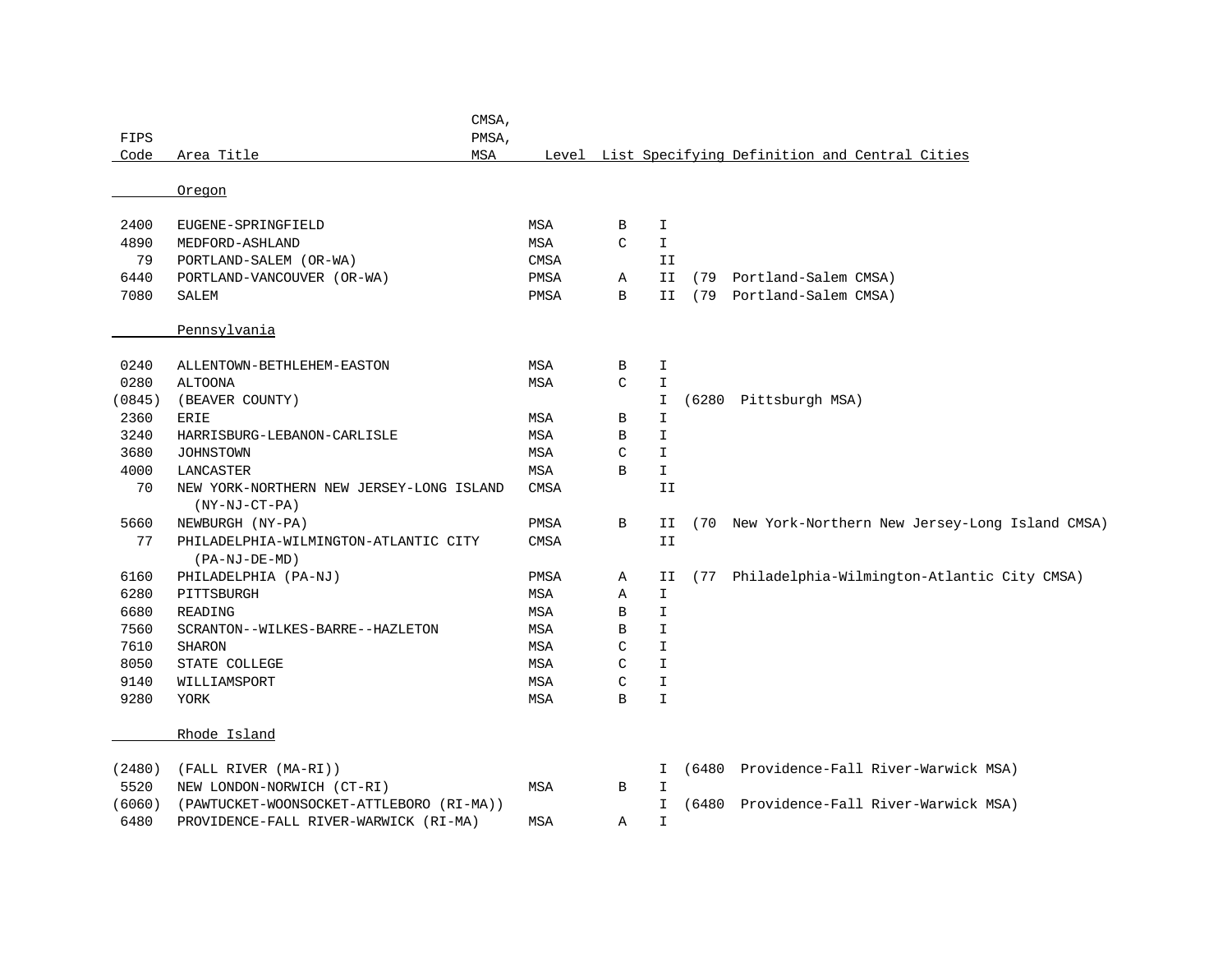| FIPS<br>Code |                                      | PMSA, |                                        |               |               |                                                     |
|--------------|--------------------------------------|-------|----------------------------------------|---------------|---------------|-----------------------------------------------------|
|              |                                      |       |                                        |               |               |                                                     |
|              | Area Title                           | MSA   |                                        |               |               | Level List Specifying Definition and Central Cities |
|              |                                      |       |                                        |               |               |                                                     |
|              | South Carolina                       |       |                                        |               |               |                                                     |
|              |                                      |       |                                        |               |               |                                                     |
|              | (ANDERSON)                           |       |                                        |               | I.            | (3160 Greenville-Spartanburg-Anderson MSA)          |
| 0600         | AUGUSTA-AIKEN (GA-SC)                |       | MSA                                    | B             | I             |                                                     |
| 1440         | CHARLESTON-NORTH CHARLESTON          |       | MSA                                    | B             | $\mathbf{I}$  |                                                     |
| 1520         | CHARLOTTE-GASTONIA-ROCK HILL (NC-SC) |       | MSA                                    | $\mathbb{A}$  | I.            |                                                     |
| 1760         | COLUMBIA                             |       | MSA                                    | B             | $\mathbf{I}$  |                                                     |
| 2655         | <b>FLORENCE</b>                      |       | MSA                                    | $\mathcal{C}$ | I.            |                                                     |
| 3160         | GREENVILLE-SPARTANBURG-ANDERSON      |       | MSA                                    | B             | $\mathbf{I}$  |                                                     |
| 5330         | MYRTLE BEACH                         |       | MSA                                    | $\mathsf{C}$  | $\mathbf{I}$  |                                                     |
| 8140         | <b>SUMTER</b>                        |       | MSA                                    | $\mathcal{C}$ | $\mathbbm{I}$ |                                                     |
|              |                                      |       |                                        |               |               |                                                     |
|              | South Dakota                         |       |                                        |               |               |                                                     |
|              |                                      |       |                                        |               |               |                                                     |
| 6660         | RAPID CITY                           |       | MSA                                    | D             | I             |                                                     |
| 7760         | SIOUX FALLS                          |       | MSA                                    | $\mathcal{C}$ | $\mathbf{I}$  |                                                     |
|              |                                      |       |                                        |               |               |                                                     |
|              | Tennessee                            |       |                                        |               |               |                                                     |
|              |                                      |       |                                        |               |               |                                                     |
| 1560         | CHATTANOOGA (TN-GA)                  |       | MSA                                    | B             | Ι             |                                                     |
| 1660         | CLARKSVILLE-HOPKINSVILLE (TN-KY)     |       | MSA                                    | C             | $\mathbf{I}$  |                                                     |
| 3580         | <b>JACKSON</b>                       |       | MSA                                    | D             | $\mathbf{I}$  |                                                     |
| 3660         |                                      |       | MSA                                    | B             | I.            |                                                     |
| 3840         | KNOXVILLE                            |       | MSA                                    | B             | $\mathbf{I}$  |                                                     |
| 4920         | MEMPHIS (TN-AR-MS)                   |       | <b>MSA</b>                             | $\mathbb{A}$  | $\mathbf I$   |                                                     |
| 5360         | <b>NASHVILLE</b>                     |       | <b>MSA</b>                             | B             | $\mathbb T$   |                                                     |
|              | (0405)                               |       | JOHNSON CITY-KINGSPORT-BRISTOL (TN-VA) |               |               |                                                     |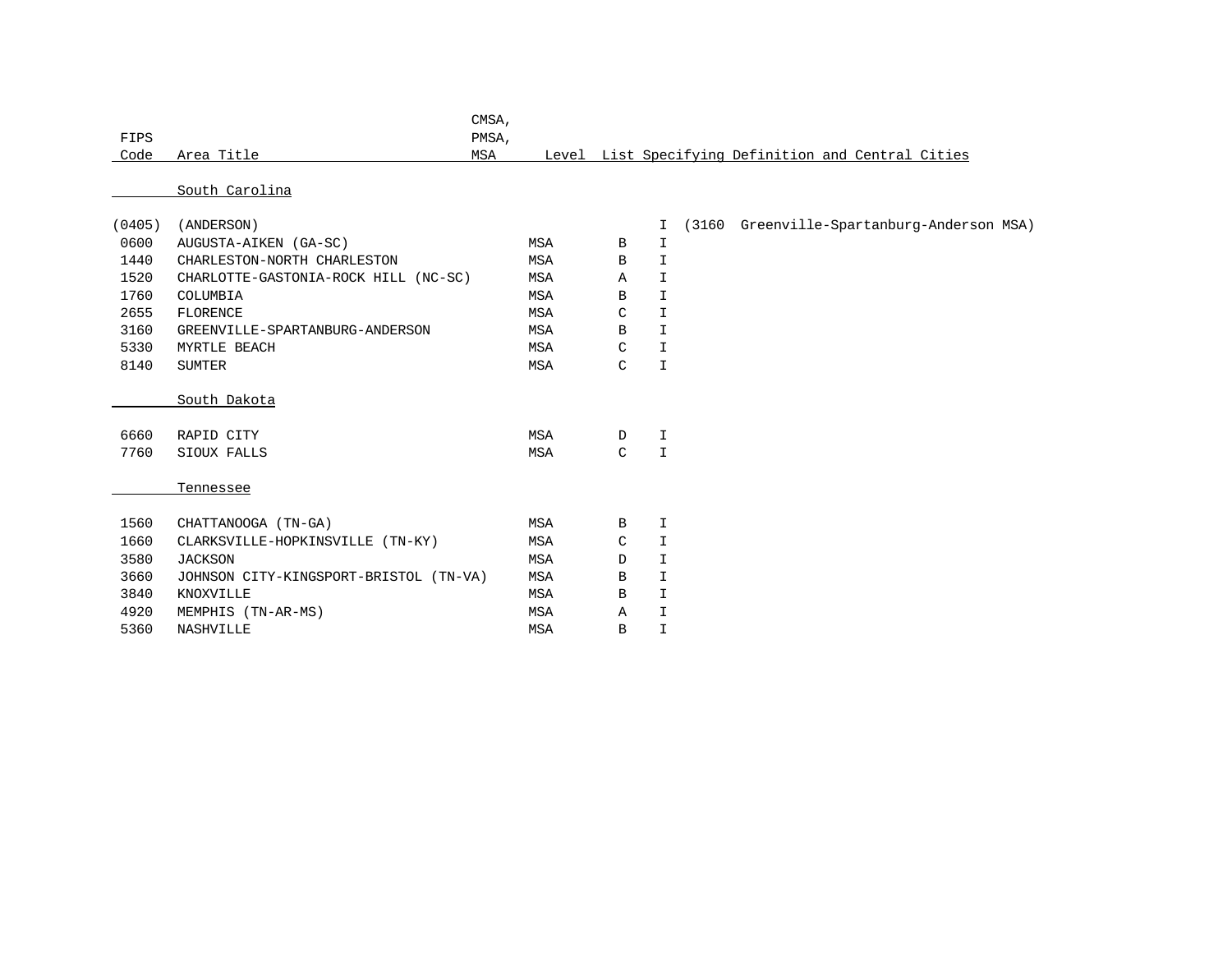| Code   | Area Title                       | MSA | Level       |   |               |      | List Specifying Definition and Central Cities |
|--------|----------------------------------|-----|-------------|---|---------------|------|-----------------------------------------------|
|        |                                  |     |             |   |               |      |                                               |
|        | Texas                            |     |             |   |               |      |                                               |
|        |                                  |     |             |   |               |      |                                               |
| 0040   | <b>ABILENE</b>                   |     | <b>MSA</b>  | C | I             |      |                                               |
| 0320   | AMARILLO                         |     | <b>MSA</b>  | C | I             |      |                                               |
| 0640   | AUSTIN-SAN MARCOS                |     | <b>MSA</b>  | В | I             |      |                                               |
| 0840   | BEAUMONT-PORT ARTHUR             |     | MSA         | В | I.            |      |                                               |
| 1145   | <b>BRAZORIA</b>                  |     | <b>PMSA</b> | C | II            |      | (42 Houston-Galveston-Brazoria CMSA)          |
| 1240   | BROWNSVILLE-HARLINGEN-SAN BENITO |     | MSA         | В | I.            |      |                                               |
| 1260   | BRYAN-COLLEGE STATION            |     | <b>MSA</b>  | C | I             |      |                                               |
|        |                                  |     |             |   |               |      |                                               |
| 1880   | CORPUS CHRISTI                   |     | MSA         | В | I             |      |                                               |
| 31     | DALLAS-FORT WORTH                |     | <b>CMSA</b> |   | II            |      |                                               |
| 1920   | <b>DALLAS</b>                    |     | PMSA        | Α | ΙI            |      | (31 Dallas-Fort Worth CMSA)                   |
| 2320   | EL PASO                          |     | <b>MSA</b>  | В | I.            |      |                                               |
| 2800   | FORT WORTH-ARLINGTON             |     | PMSA        | Α | II            | (31) | Dallas-Fort Worth CMSA)                       |
| 2920   | GALVESTON-TEXAS CITY             |     | PMSA        | C | II            | (42) | Houston-Galveston-Brazoria CMSA)              |
| 42     | HOUSTON-GALVESTON-BRAZORIA       |     | <b>CMSA</b> |   | II            |      |                                               |
| 3360   | HOUSTON                          |     | PMSA        | Α | ΙI            |      | (42 Houston-Galveston-Brazoria CMSA)          |
| 3810   | KILLEEN-TEMPLE                   |     | MSA         | В | I.            |      |                                               |
| 4080   | LAREDO                           |     | <b>MSA</b>  | C | I             |      |                                               |
| 4420   | LONGVIEW-MARSHALL                |     | <b>MSA</b>  | C | I             |      |                                               |
| 4600   | LUBBOCK                          |     | MSA         | C | I.            |      |                                               |
| 4880   | MCALLEN-EDINBURG-MISSION         |     | MSA         | B | I             |      |                                               |
| (5040) | (MIDLAND)                        |     |             |   | $\mathbb{I}$  |      | (5800 Odessa-Midland MSA)                     |
| 5800   | ODESSA-MIDLAND                   |     | <b>MSA</b>  | C | $\mathbbm{I}$ |      |                                               |
| 7200   | SAN ANGELO                       |     | MSA         | D | I             |      |                                               |
| 7240   | SAN ANTONIO                      |     | <b>MSA</b>  | Α | I             |      |                                               |
| 7640   | SHERMAN-DENISON                  |     | MSA         | D | I             |      |                                               |
| 8360   | TEXARKANA (TX)-TEXARKANA (AR)    |     | <b>MSA</b>  | C | I             |      |                                               |
| 8640   | <b>TYLER</b>                     |     | MSA         | C | I             |      |                                               |
| 8750   | VICTORIA                         |     | <b>MSA</b>  | D | I             |      |                                               |
| 8800   | <b>WACO</b>                      |     | <b>MSA</b>  | C | T.            |      |                                               |
| 9080   | WICHITA FALLS                    |     | <b>MSA</b>  | C | $\mathbf{I}$  |      |                                               |

CMSA,

FIPS PMSA,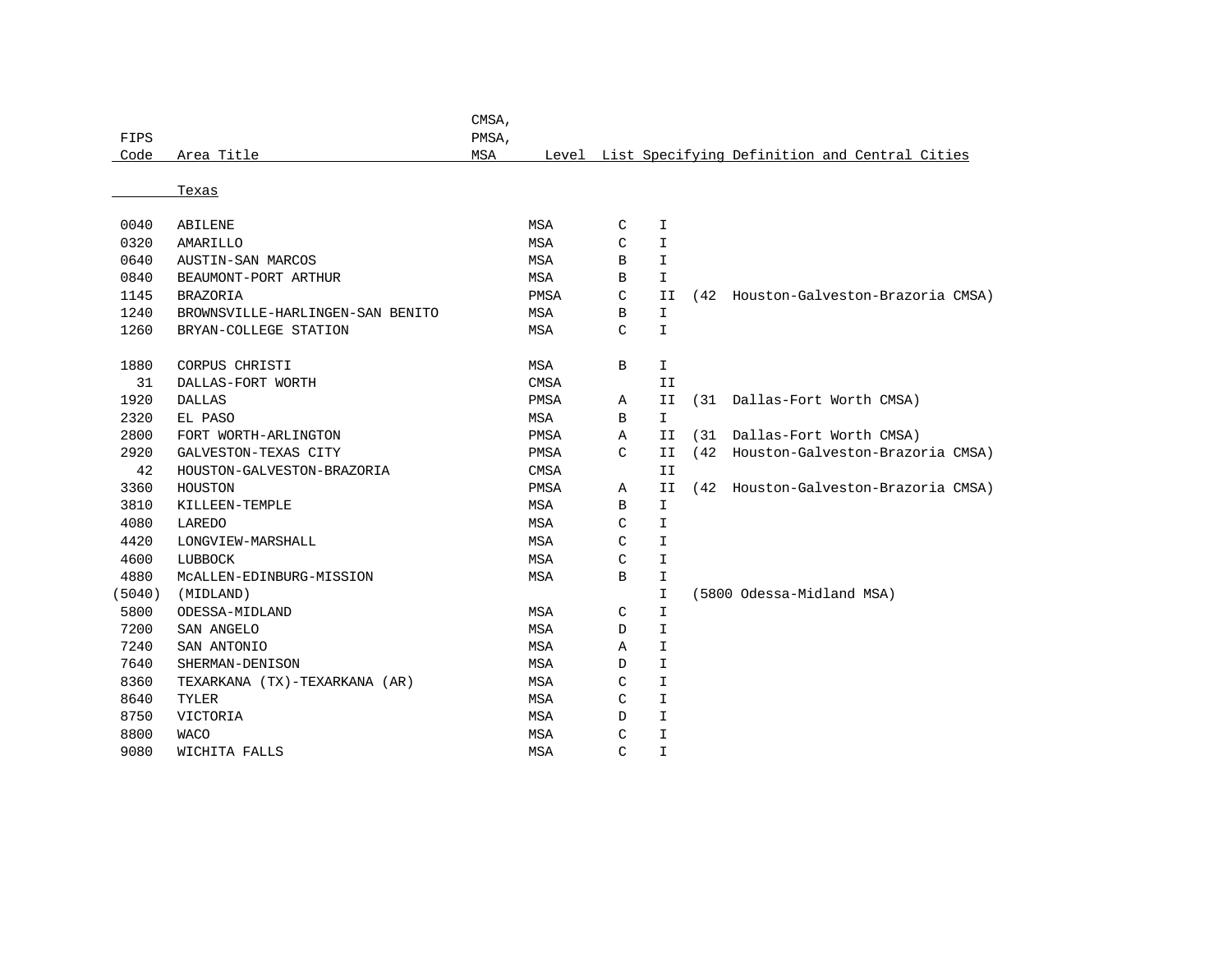|        |                                                | CMSA, |             |               |               |      |                          |                                                     |
|--------|------------------------------------------------|-------|-------------|---------------|---------------|------|--------------------------|-----------------------------------------------------|
| FIPS   |                                                | PMSA, |             |               |               |      |                          |                                                     |
| Code   | Area Title<br><b>MSA</b>                       |       |             |               |               |      |                          | Level List Specifying Definition and Central Cities |
|        | Utah                                           |       |             |               |               |      |                          |                                                     |
|        |                                                |       |             |               |               |      |                          |                                                     |
| 2620   | FLAGSTAFF (AZ-UT)                              |       | MSA         | C             | I             |      |                          |                                                     |
| 6520   | PROVO-OREM                                     |       | <b>MSA</b>  | B             | $\mathbbm{I}$ |      |                          |                                                     |
| 7160   | SALT LAKE CITY-OGDEN                           |       | MSA         | Α             | $\mathbbm{I}$ |      |                          |                                                     |
|        |                                                |       |             |               |               |      |                          |                                                     |
|        | Vermont                                        |       |             |               |               |      |                          |                                                     |
| 1305   | BURLINGTON                                     |       | MSA         | $\mathcal{C}$ | $\mathbf I$   |      |                          |                                                     |
|        |                                                |       |             |               |               |      |                          |                                                     |
|        | Virginia                                       |       |             |               |               |      |                          |                                                     |
|        |                                                |       |             |               |               |      |                          |                                                     |
| 1540   | CHARLOTTESVILLE                                |       | MSA         | C             | I             |      |                          |                                                     |
| 1950   | <b>DANVILLE</b>                                |       | MSA         | C             | I             |      |                          |                                                     |
| 3660   | JOHNSON CITY-KINGSPORT-BRISTOL (TN-VA)         |       | <b>MSA</b>  | B             | $\mathbbm{I}$ |      |                          |                                                     |
| 4640   | LYNCHBURG                                      |       | <b>MSA</b>  | C             | $\mathbbm{I}$ |      |                          |                                                     |
| 5720   | NORFOLK-VIRGINIA BEACH-NEWPORT NEWS (VA-NC)MSA |       |             | Α             | $\mathbbm{I}$ |      |                          |                                                     |
| 6760   | RICHMOND-PETERSBURG                            |       | MSA         | B             | $\mathbbm{I}$ |      |                          |                                                     |
| 6800   | <b>ROANOKE</b>                                 |       | MSA         | C             | $\mathbf I$   |      |                          |                                                     |
| 97     | WASHINGTON-BALTIMORE (DC-MD-VA-WV)             |       | <b>CMSA</b> |               | II            |      |                          |                                                     |
| 8840   | WASHINGTON (DC-MD-VA-WV)                       |       | PMSA        | Α             | II            |      |                          | (97 Washington-Baltimore CMSA)                      |
|        |                                                |       |             |               |               |      |                          |                                                     |
|        | Washington                                     |       |             |               |               |      |                          |                                                     |
|        |                                                |       |             |               |               |      |                          |                                                     |
| 0860   | BELLINGHAM                                     |       | MSA         | C             | I.            |      |                          |                                                     |
| 1150   | <b>BREMERTON</b>                               |       | PMSA        | C             | II            | (91  |                          | Seattle-Tacoma-Bremerton CMSA)                      |
| 5910   | OLYMPIA                                        |       | PMSA        | C             | II            | (91) |                          | Seattle-Tacoma-Bremerton CMSA)                      |
| 79     | PORTLAND-SALEM (OR-WA)                         |       | <b>CMSA</b> |               | II            |      |                          |                                                     |
| 6440   | PORTLAND-VANCOUVER (OR-WA)                     |       | PMSA        | Α             | II            |      | (79 Portland-Salem CMSA) |                                                     |
| 6740   | RICHLAND-KENNEWICK-PASCO                       |       | MSA         | C             | $\mathbf{I}$  |      |                          |                                                     |
| 91     | SEATTLE-TACOMA-BREMERTON                       |       | <b>CMSA</b> |               | II            |      |                          |                                                     |
| 7600   | SEATTLE-BELLEVUE-EVERETT                       |       | PMSA        | Α             | II            | (91  |                          | Seattle-Tacoma-Bremerton CMSA)                      |
| 7840   | SPOKANE                                        |       | MSA         | B             | $\mathbf{I}$  |      |                          |                                                     |
| 8200   | TACOMA                                         |       | PMSA        | B             | II            | (91  |                          | Seattle-Tacoma-Bremerton CMSA)                      |
| (8725) | (VANCOUVER)                                    |       |             |               | II            | (79  | Portland-Salem CMSA)     |                                                     |
| 9260   | YAKIMA                                         |       | <b>MSA</b>  | $\mathcal{C}$ | $\mathbbm{I}$ |      |                          |                                                     |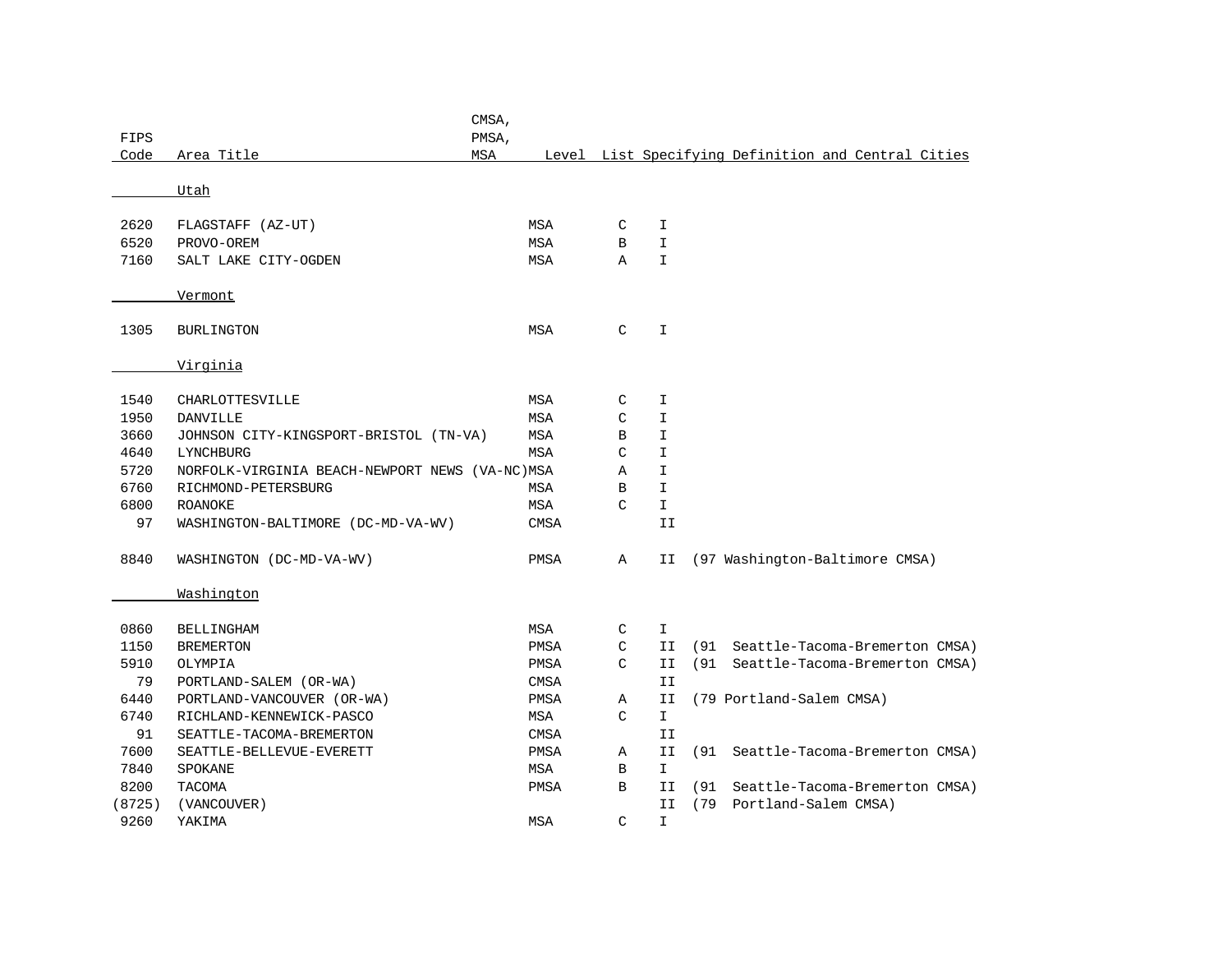| FIPS |                                    | CMSA,<br>PMSA, |             |               |               |      |                                                     |
|------|------------------------------------|----------------|-------------|---------------|---------------|------|-----------------------------------------------------|
| Code | Area Title                         | MSA            |             |               |               |      | Level List Specifying Definition and Central Cities |
|      |                                    |                |             |               |               |      |                                                     |
|      | West Virginia                      |                |             |               |               |      |                                                     |
|      |                                    |                |             |               |               |      |                                                     |
| 1480 | CHARLESTON                         |                | MSA         | B             | I             |      |                                                     |
| 1900 | CUMBERLAND (MD-WV)                 |                | MSA         | C             | I             |      |                                                     |
| 3400 | HUNTINGTON-ASHLAND (WV-KY-OH)      |                | MSA         | В             | $\mathbbm{I}$ |      |                                                     |
| 6020 | PARKERSBURG-MARIETTA (WV-OH)       |                | MSA         | C             | $\mathbbm{I}$ |      |                                                     |
| 8080 | STEUBENVILLE-WEIRTON (OH-WV)       |                | MSA         | $\mathsf C$   | $\mathbbm{1}$ |      |                                                     |
| 97   | WASHINGTON-BALTIMORE (DC-MD-VA-WV) |                | CMSA        |               | II            |      |                                                     |
| 8840 | WASHINGTON (DC-MD-VA-WV)           |                | PMSA        | Α             | II            | (97) | Washington-Baltimore CMSA)                          |
| 9000 | WHEELING (WV-OH)                   |                | MSA         | $\mathcal{C}$ | $\mathbbm{I}$ |      |                                                     |
|      |                                    |                |             |               |               |      |                                                     |
|      | Wisconsin                          |                |             |               |               |      |                                                     |
|      |                                    |                |             |               |               |      |                                                     |
| 0460 | APPLETON-OSHKOSH-NEENAH            |                | MSA         | В             | I.            |      |                                                     |
| 14   | CHICAGO-GARY-KENOSHA (IL-IN-WI)    |                | <b>CMSA</b> |               | II            |      |                                                     |
| 2240 | DULUTH-SUPERIOR (MN-WI)            |                | MSA         | C             | $\mathbbm{I}$ |      |                                                     |
| 2290 | EAU CLAIRE                         |                | MSA         | C             | $\mathbbm{I}$ |      |                                                     |
| 3080 | GREEN BAY                          |                | MSA         | C             | $\mathbbm{I}$ |      |                                                     |
| 3620 | JANESVILLE-BELOIT                  |                | MSA         | C             | $\mathbbm{I}$ |      |                                                     |
| 3800 | KENOSHA                            |                | PMSA        | C             | II            | (14) | Chicago-Gary-Kenosha CMSA)                          |
| 3870 | LA CROSSE (WI-MN)                  |                | MSA         | C             | $\mathbbm{1}$ |      |                                                     |
| 4720 | MADISON                            |                | MSA         | B             | $\mathbf{I}$  |      |                                                     |
| 63   | MILWAUKEE-RACINE                   |                | <b>CMSA</b> |               | II            |      |                                                     |
| 5080 | MILWAUKEE-WAUKESHA                 |                | PMSA        | Α             | II            | (63) | Milwaukee-Racine CMSA)                              |
| 5120 | MINNEAPOLIS-ST. PAUL (MN-WI)       |                | MSA         | Α             | $\mathbf{I}$  |      |                                                     |
| 6600 | RACINE                             |                | PMSA        | C             | II            | (63) | Milwaukee-Racine CMSA)                              |
| 7620 | SHEBOYGAN                          |                | MSA         | C             | $\mathbbm{I}$ |      |                                                     |
|      |                                    |                |             |               |               |      |                                                     |
| 8940 | <b>WAUSAU</b>                      |                | MSA         | C             | $\mathbbm{I}$ |      |                                                     |
|      |                                    |                |             |               |               |      |                                                     |
|      | Wyoming                            |                |             |               |               |      |                                                     |
| 1350 | <b>CASPER</b>                      |                | <b>MSA</b>  | D             | I             |      |                                                     |
| 1580 |                                    |                | MSA         | D             | $\mathbbm{I}$ |      |                                                     |
|      | <b>CHEYENNE</b>                    |                |             |               |               |      |                                                     |